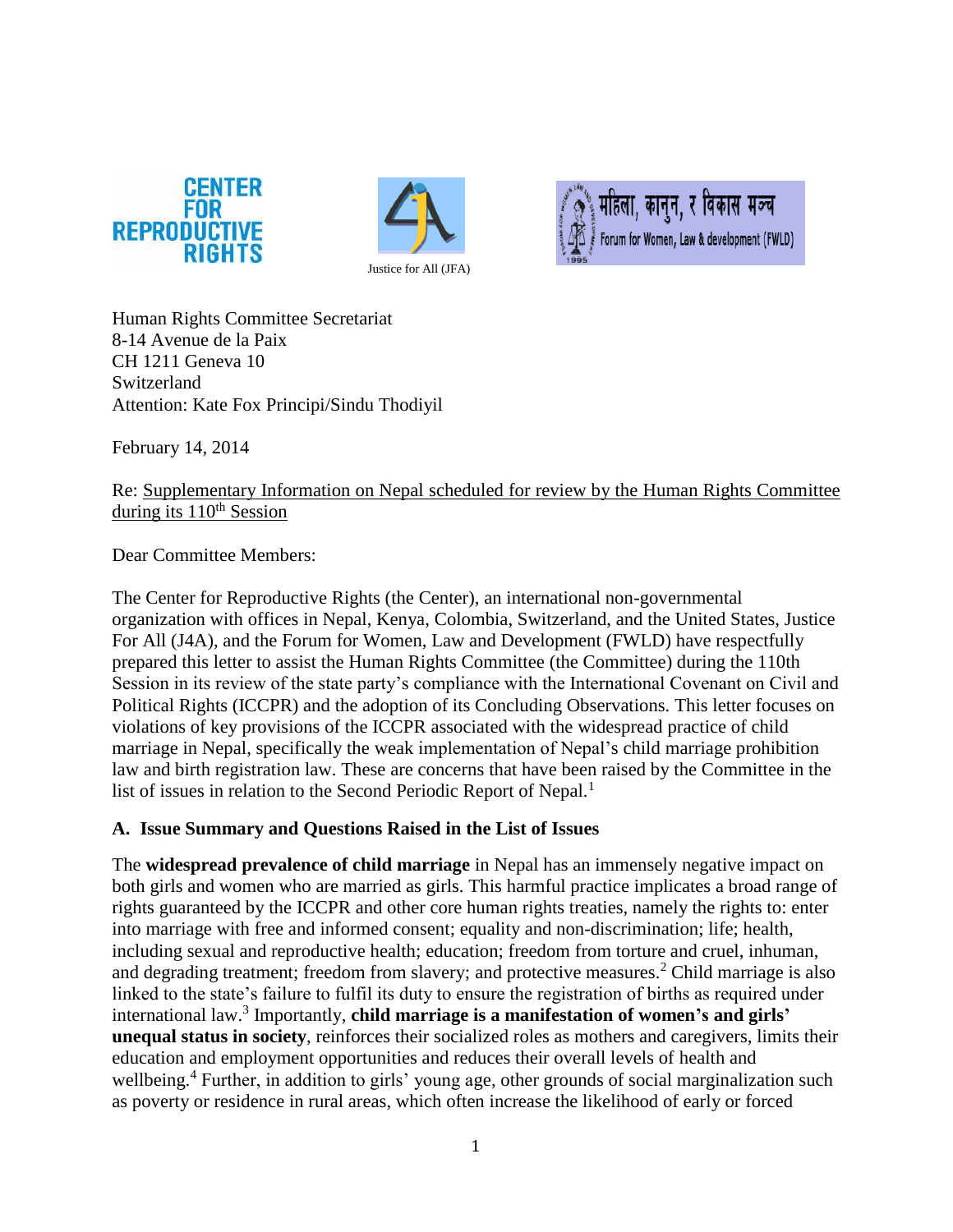marriage in Nepal, reinforce gender discrimination and inequality.<sup>5</sup> Although child marriage affects both boys and girls, girls face particular harm because of the higher incidence of child marriage among girls and the **serious risks of reproductive health harm and sexual violence experienced by girls and women who were married as children**. 6

The government of Nepal (the government) must be commended for amending its laws on child marriage in 2002 when it raised the legal age of marriage to 18 years, with parental consent for both parties, and to 20 years, without parental consent for both parties.<sup>7</sup> Marriage under the legal minimum age is both prohibited and penalized with criminal sanctions for those involved in arranging the marriage.<sup>8</sup> However, according to the 2011 national census approximately 75% of married women surveyed had been married before their  $20<sup>th</sup>$  birthday<sup>9</sup> and over 100,000 girls in Nepal had been given away in marriage before the age of  $10^{10}$ 

The 2011 Nepal Health Demographic Survey (NDHS) reveals that almost one third (29%) of adolescent girls aged 15-19 are already married<sup>11</sup> and nearly half  $(41%)$  of women aged 20-24 years had been married before they turned 18.<sup>12</sup> The NDHS establishes the **median age at first marriage for women aged 25-49 as 17.5 years**. <sup>13</sup> This median age varies by geographic location with it being the lowest in the central region of Nepal at 16.1 years.<sup>14</sup> In its 2013 State of the World's Children Report, UNICEF noted that Nepal is among the 15 countries worldwide with the highest prevalence of child marriage and has the second highest prevalence of child marriage in South Asia.<sup>15</sup> There are reports indicating that the prevalence of child marriage in Nepal has declined overall by approximately 20% in the last five years. <sup>16</sup> However, this downward trend varies by region and has not translated into a significant reduction in child marriage. In the far-western region, the incidence of child marriage stayed at 48% between 2006 and 2011, while the mid-western region showed some improvement, with the incidence decreasing from 61% to 53% in the same time frame,<sup>17</sup> which is still considerably high.

In 1994, in its Concluding Observations on Nepal's initial report, the Committee raised concerns about the situation of women, who continue to face discrimination with "regards to marriage, education and protection against violence."<sup>18</sup> The Committee called on Nepal to adopt "administrative and educational measures designed to eliminate traditional practices and customs detrimental to the well-being and status of women and vulnerable groups of the Nepalese society."<sup>19</sup>

In the list of issues for Nepal's second periodic review, the Committee has asked the government to provide information about the following issues that are relevant to child marriage in Nepal: $^{20}$ 

- measures taken to eliminate harmful traditional practices, including **child marriage** and to enforce in practice the prohibition against early marriage;<sup>21</sup>
- concerns that **impunity for sexual and domestic violence** remains widespread with police often refusing to register such complaints, measures taken to prevent and combat all forms of violence against women, including domestic violence, rape and other forms of sexual abuse and ensure that such acts are effectively investigated, perpetrators are prosecuted and sanctioned, and victims have access to adequate remedies, including compensation; <sup>22</sup> and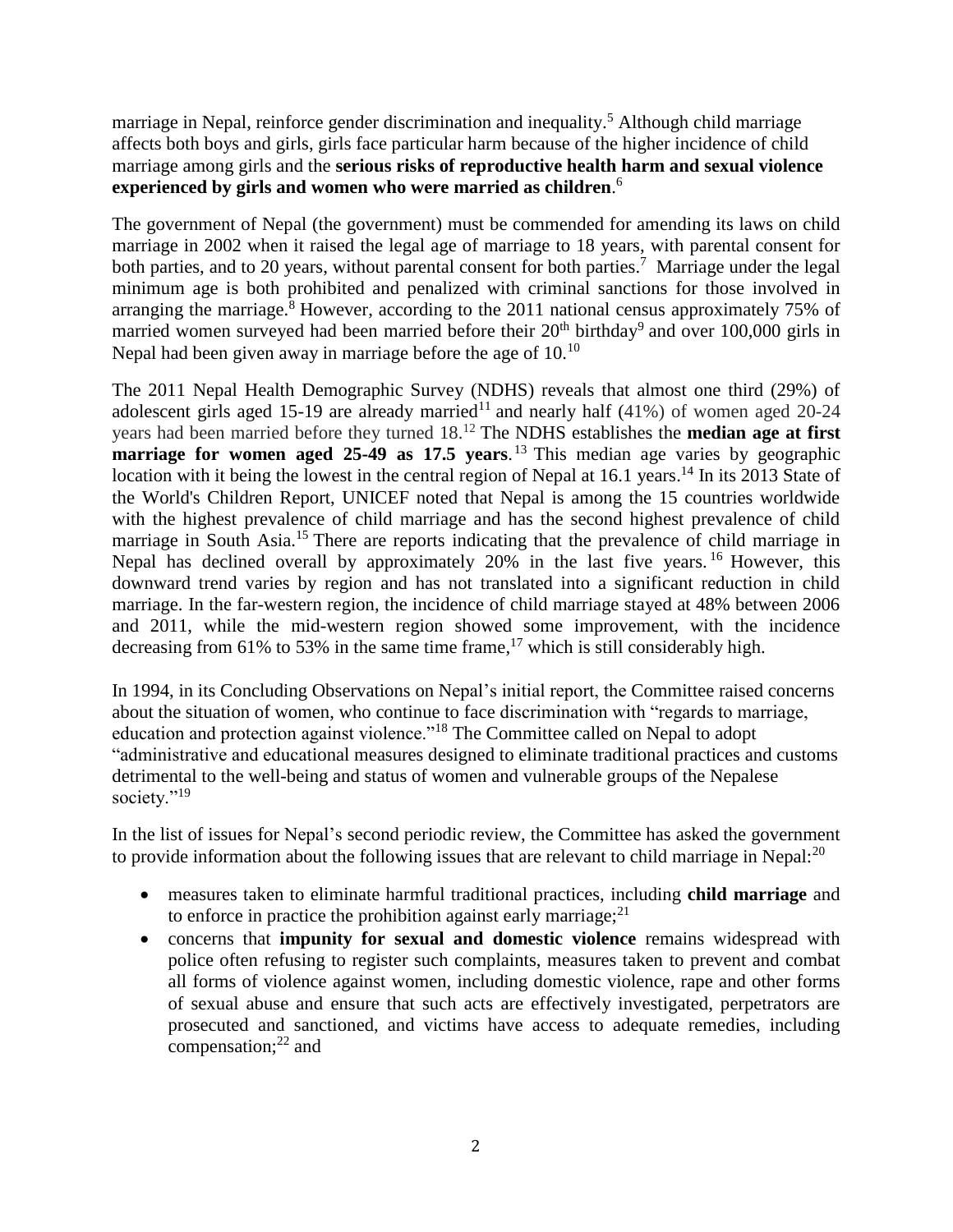the **low number of birth registrations** and measures taken to address difficulties faced by women and other marginalized and economically disadvantaged groups in the registration process. 23

In its Second Periodic Report the government discusses the legal age of marriage which has been raised since its last report to the Committee and notes that anyone who facilitates a marriage without the free and full consent of the parties involved may be punished with imprisonment or fine.<sup>24</sup> However, the government has not provided information on the implementation of these laws and the present status of child marriage in the country, thus failing to acknowledge blatant violations of existing legal standards and legal guarantees under the ICCPR. Similarly, with respect to addressing violence against women, the Second Periodic Report lists the enactment of various national laws and policies, aimed at addressing gender-based violence,<sup>25</sup> and highlights "effective implementation of policies of zero tolerance against gender-based violence" as a best practice.<sup>26</sup> The Second Periodic Report further notes the legal recognition of marital rape as a crime<sup>27</sup> but it fails to acknowledge critical gaps in the implementation of laws and policies on gender-based violence and the practical barriers that women may encounter when trying to utilize them to seek legal redress. In relation to birth registration, the Second Periodic Report highlights legal provisions that ensure the right to be registered at birth and measures being implemented through the appointment of a local registrar in each Village Development Committee (VDC) and local municipality to register the birth of children,<sup>28</sup> but fails to discuss the effectiveness of these measures.

On a very positive note, since the submission of its Second Periodic Report, **Nepal has demonstrated its political will to combat child marriage by co-sponsoring the historic Human Rights Council Resolution on Child, Early and Forced Marriage** in October 2013.<sup>29</sup>

# **B**. **Child Marriage Violates Rights Protected by the ICCPR**

Child marriage triggers a continuum of violations of girls' rights that continues into adulthood and negatively impacts their ability to exercise the following rights guaranteed by the ICCPR: right to enter into marriage with free and full consent; right to equality and non-discrimination; right to life; right to freedom from torture, cruel, inhuman and degrading treatment; right to freedom from slavery; right to privacy; and rights of the child to measures of protection. The state's failure to ensure the right to birth registration, as specifically guaranteed by the ICCPR, contributes to the continuation of the practice and represents the **absence of adequate legal safeguards against child marriage**. The following sections discuss these violations and provide evidence of Nepal's failure to take adequate measures to ensure that girls do not continue to suffer disproportionate, systemic discrimination as a result of child marriage. In clarifying the obligations of the government with respect to the issues raised in this letter, it is critical for the Committee to identify both positive and negative duties to ensure the rights guaranteed under the ICCPR.

# **I. Violation of the Right to Enter into Marriage with Free and Full Consent (Article 23)**

Article 23 of the ICCPR guarantees "the free and full consent of the intending spouses"<sup>30</sup> to enter into marriage and guarantees equality of spouses "as to marriage, during marriage and at its dissolution."<sup>31</sup> While the ICCPR does not establish a specific marriageable age either for men or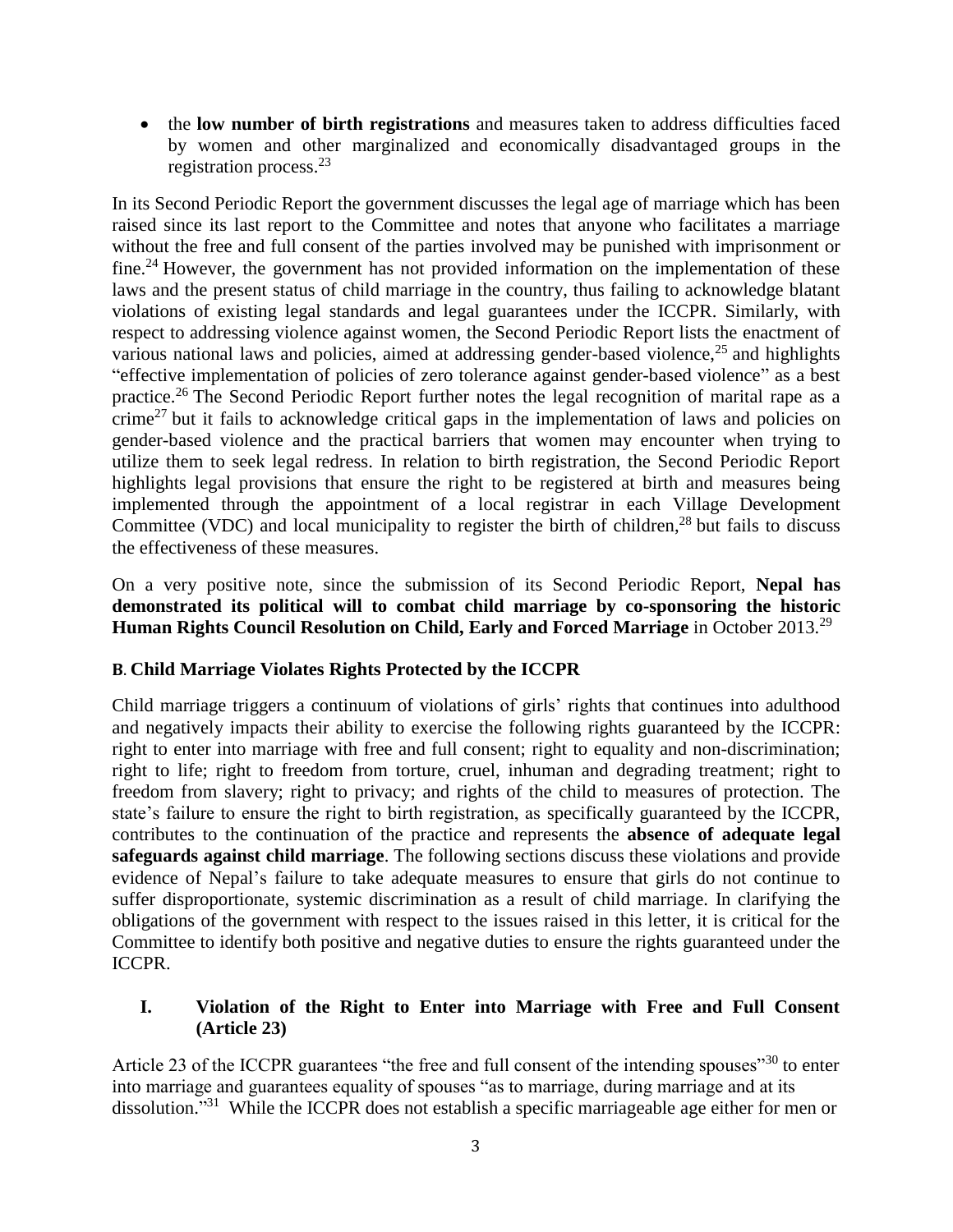women, the Committee has repeatedly affirmed that states parties must ensure that girls are not married before they are 18 years old and called on states parties to implement laws banning child marriage.<sup>32</sup> In General Comment 28, the Committee has recognized that "[m]en and women have the right to enter into marriage only with their free and full consent, and States have an obligation to protect the enjoyment of this right on an equal basis. Many factors may prevent women from being able to make the decision to marry freely. One factor relates to the minimum age for marriage. That age should be set by the State on the basis of equal criteria for men and women. These criteria should ensure women's capacity to make an informed and uncoerced decision."<sup>33</sup> Further, the Committee has stated that a proper minimum age of marriage is necessary to "ensure women's capacity to make an informed and un-coerced decision."<sup>34</sup>

Nepal should be commended for having amended its laws to establish an equal minimum age of marriage for girls and boys.<sup>35</sup> Further, Nepal's laws do require the free consent of both parties to a marriage.<sup>36</sup> However, the Nepal Adolescent and Youth Survey (NAYS), a government study from 2011, reveals that **only 53 % of males and 38% of female adolescents report having a say in their choice of a spouse**. <sup>37</sup> Similarly, research conducted in 15 districts by a group of organizations working on child marriage reveals that most often it is the parents who decide the marriage of their children<sup>38</sup> with 52.7% of child marriages among boys and 67.1% among girls taking place as a result of parental pressure.<sup>39</sup> The Committee has affirmed in General Comment 28 that states parties must ensure women's equal enjoyment of the right to consent to marriage, which can be violated where family members or guardians are allowed to consent to the marriage instead of the woman herself.<sup>40</sup> The Committee against Torture has expressed concern about the legality of child marriages that take place with a guardian's consent instead of individual consent and noted that it may considered "violence against them as well as inhuman or degrading treatment<sup>"41</sup>

# **II. Violation of the Right to Equality and Non-Discrimination (Articles 3 and 26)**

Child marriage violates an interdependent and indivisible set of human rights protected under the ICCPR. Cutting across all of these violations is the government's failure to ensure the rights to non-discrimination and substantive equality for girls in Nepal. The Committee has recognized in General Comment 28 that "[d]iscrimination against women is often intertwined with discrimination on other grounds such as race, colour, language, religion, political or other opinion, national or social origin, property, birth or other status. States parties should address the ways in which any instances of discrimination on other grounds affect women in a particular way, and include information on the measures taken to counter these effects."<sup>42</sup> It has also noted that ensuring equality requires not only removing barriers but also taking *proactive measures* "to achieve the effective and equal empowerment of women."<sup>43</sup> **Girls account for a particularly vulnerable and marginalized group because of their age, combined with other intersectional identities and lack of autonomy in the family and society**.

Articles 3 and 26 of the ICCPR guarantee women's right to equality and non-discrimination. The Committee has recognized that child marriage violates girls' right to non-discrimination and equal enjoyment of their human rights, and affirmed that under Articles 3 and 26, states parties must protect girls from early marriage.<sup>44</sup> The Committee has also described child marriage as a traditional practice discriminatory to women.<sup>45</sup> Generally, the Committee has criticized the impact of harmful, traditional practices, noting that the equal enjoyment of rights by women is often stymied by "traditional, historical, religious or cultural attitudes,"<sup>46</sup> including in its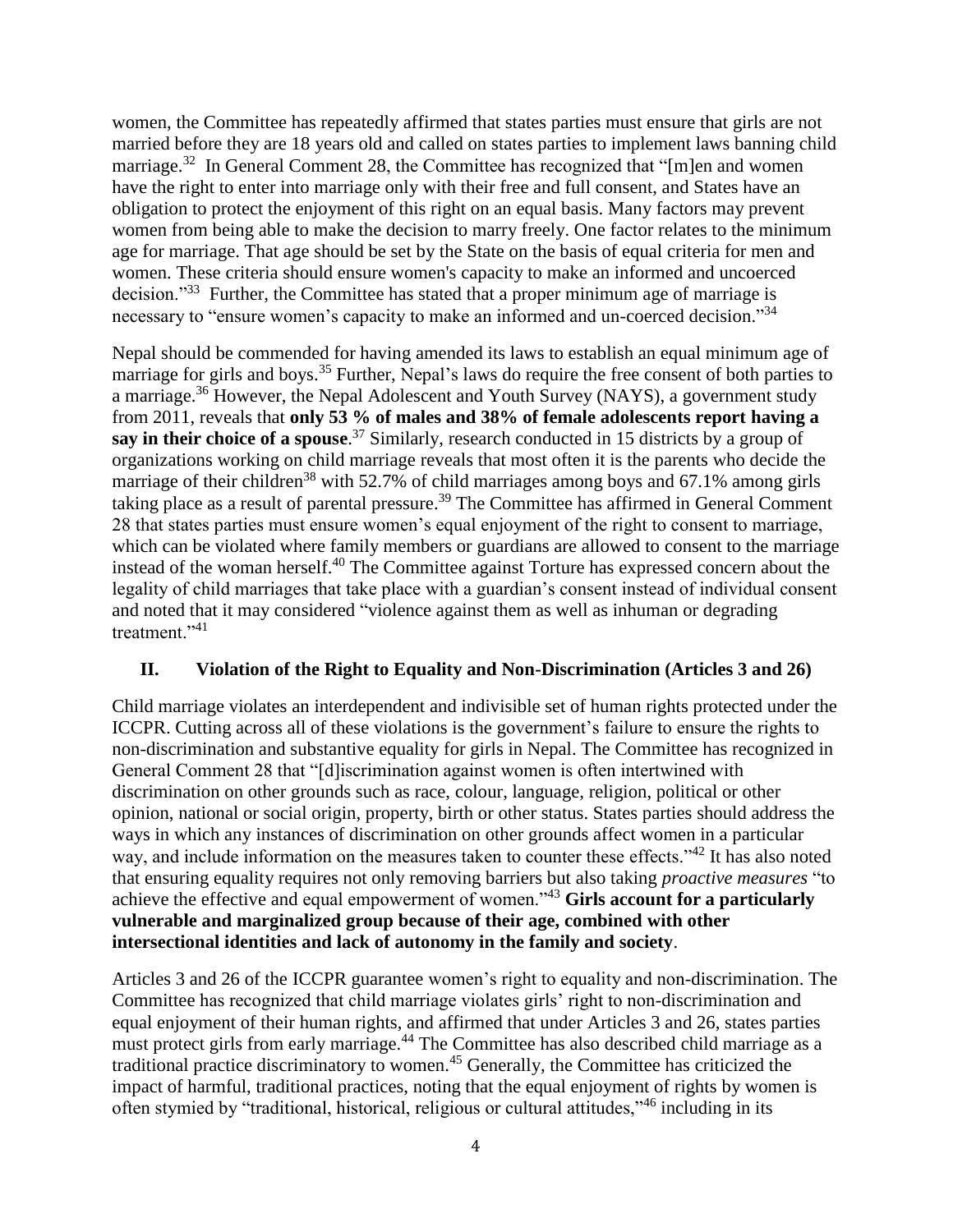previous review of Nepal.<sup>47</sup> Further, the Committee has explicitly criticized laws and practices that result in the inequality of women within marriage.<sup>48</sup> In periodic reviews of state compliance with the ICCPR, the Committee has urged states to address both de jure and de facto discrimination in private and public matters<sup>49</sup> and eliminate gender stereotypes about women in family and society.<sup>50</sup>

Both the Committee on the Elimination of Discrimination against Women (CEDAW Committee) and the Committee on Economic, Social and Cultural Rights (ESCR Committee) also recognize that states parties are under an obligation to respect, protect and fulfil the right to nondiscrimination of women and implement their right to substantive equality.<sup>51</sup> The CEDAW Committee has recognized that "[t]he position of women will not be improved as long as the underlying causes of discrimination against women, and of their inequality, are not effectively addressed."<sup>52</sup> The CESCR has reinforced this understanding of equality in its General Comments 16 and 20, noting that "[e]liminating discrimination in practice requires paying sufficient attention to groups of individuals which suffer historical or persistent prejudice instead of merely comparing the formal treatment of individuals in similar situations. States parties must therefore immediately adopt the necessary measures to prevent, diminish and eliminate the conditions and attitudes which cause or perpetuate substantive or de facto discrimination."<sup>53</sup>

Nepal's Interim Constitution of 2007 (Nepal's Interim Constitution), guarantees the rights to equality and non-discrimination as fundamental rights.<sup>54</sup> Article 13 states that "[a]ll citizens shall be equal before the law and no one shall be denied the equal protection of law,"<sup>55</sup> and Article 20(1) provides that "[n]o discrimination shall be made against women by virtue of their sex."<sup>56</sup> The persistence of child marriage in Nepal reveals the continuing dominance of discriminatory patriarchal norms and stereotypes at the expense of women's and girls' most basic civil rights.

Further girls who marry young face a high risk of early pregnancy and other reproductive health harms including maternal mortality and morbidity and unsafe abortion. These risks are specific to women and girls,<sup>57</sup> and are not faced by men and boys involved in child marriage due to biological differences between the two sexes. Consequently, **women and girls are disproportionately impacted by child marriage and restricted in their ability to exercise a range of rights granted by the ICCPR on an equal footing with men**. Additionally, these harms and the resulting inequality and discrimination that ensue from child marriage are aggravated by married girls' lack of access to crucial reproductive health services, particularly contraceptive information and services which offer the best possible way to prevent early and unintended pregnancies. The NDHS survey reveals that only 17.6% of married adolescents have access to contraception,<sup>58</sup> indicating that the majority of married adolescents do not use any form of contraception and are therefore unable to control their own fertility and protect their reproductive health. Additionally, married girls face tremendous pressure to start bearing children soon after marriage. <sup>59</sup> The ability of married girls to make autonomous decisions regarding pregnancy and childbearing is frequently restricted by husbands and in-laws who do not allow newly married girls to seek contraceptive information and services.<sup>60</sup> The unmet need for contraception is highest among married adolescent girls between ages  $15{\text -}19$ .<sup>61</sup>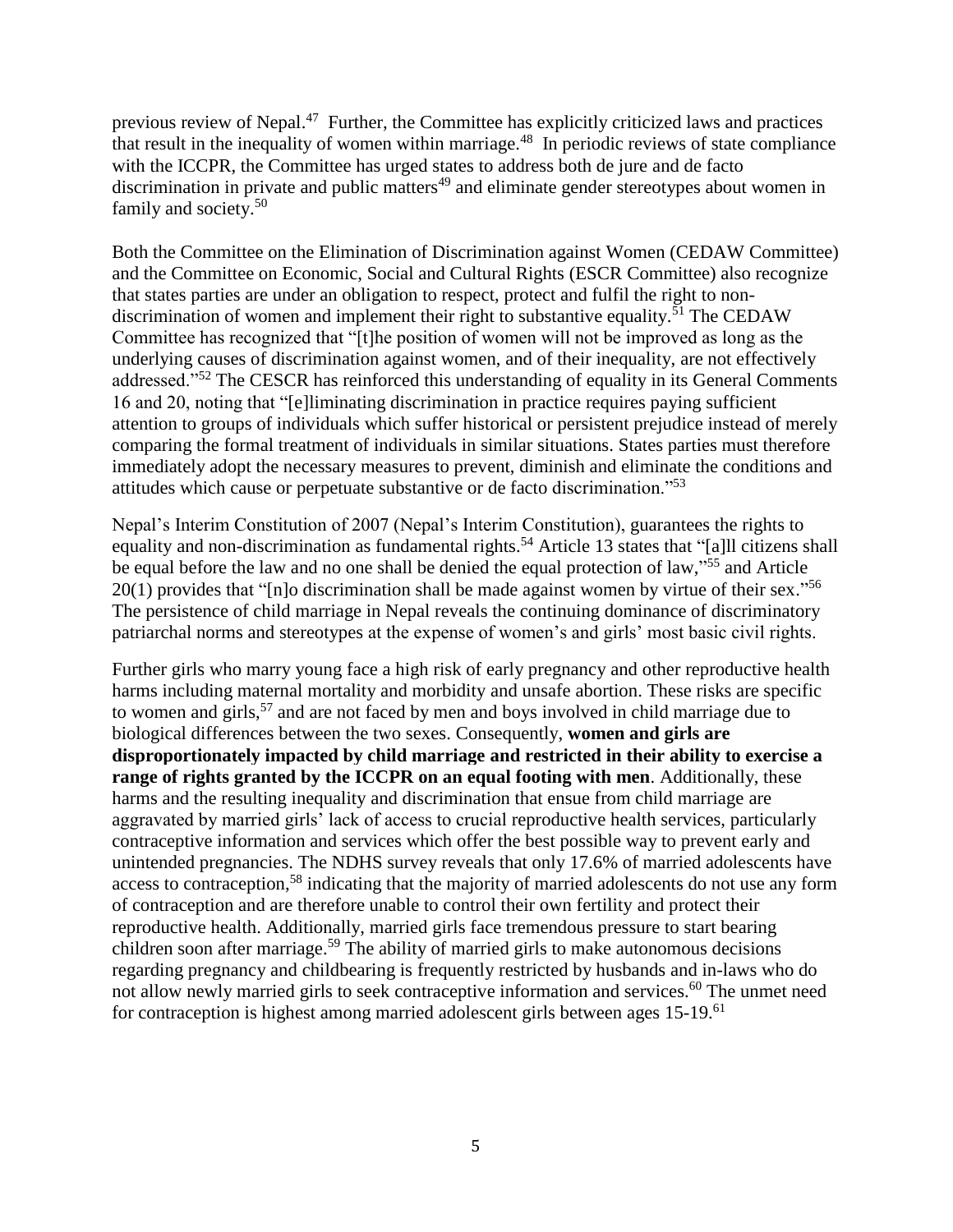#### **III. Violation of the Right to Life (Article 6)**

Every human being has an inherent right to life<sup>62</sup> and under the ICCPR state parties are obligated to protect individuals from arbitrary and preventable losses of life, and take steps to increase life expectancy.<sup>63</sup> Early pregnancy is closely associated with child marriage and significantly increases girls' risk of maternal mortality and morbidity due to their tender age. <sup>64</sup> Adolescent girls under the age of 15 are up to five times more likely to die during childbirth than women in their twenties. <sup>65</sup> Furthermore, early pregnancy carries a higher risk of pregnancy related injuries for young girls such as obstetric fistula<sup>66</sup> and uterine prolapse, which is especially prevalent in Nepal.<sup>67</sup>

The Committee has consistently recognized the links between child marriage, early pregnancy, and maternal mortality and morbidity<sup>68</sup> and has expressed concern about violations of the right to life where there are high levels of adolescent pregnancy.<sup>69</sup> The Committee has also linked child marriage with risks to girls' right to health.<sup>70</sup> The Committee has stated that states parties are obligated to help adolescent girls avoid unwanted pregnancies by strengthening access to contraceptive information and services and sexuality education programs.<sup>71</sup> Further, the Committee has affirmed that states parties must guarantee that adolescent girls are not exposed to the life-threatening risks of unsafe abortion.<sup>72</sup>

Women who marry early are more likely to have their first child at a young age and give birth to more children overall.<sup>73</sup> The NDHS reveals that 17 % of women in Nepal aged 15-19 have already given birth or are pregnant with their first child.<sup>74</sup> **In Nepal, adolescent mothers give birth to 81 out of every 1,000 children, which is the third highest rate in South Asia**. <sup>75</sup> The percentage of women who begin childbearing increases dramatically with age from 1% among women aged 15 to 39% among women aged 19. <sup>76</sup> Furthermore, pregnancy among women aged 15-19 is twice as high in rural areas (17.8 %) than in urban areas  $(9.3\%)$ .<sup>77</sup> Of grave concern is the fact that 41% of girls below 20 years of age do not deliver in a health facility and give birth at home;<sup>78</sup> only 42 % of childbirths among girls below 20 years are attended by a skilled provider.<sup>79</sup> According to the World Health Organization, in comparison to older women, adolescent girls are at higher risk of dying from pregnancy-related causes. <sup>80</sup> The government led Maternal Mortality and Morbidity Study in Nepal, 2008/09, confirms that maternal mortality varies considerably by age with an increased risk for those under 20 years.<sup>81</sup> According to the NDHS, uterine prolapse, which is associated with early, frequent and closely timed pregnancies, affects about 10% of women nationally. $82$ 

**Early pregnancies, which are often unplanned, trigger a continuum of reproductive health**  harms. Reports reveal that early, unwanted pregnancies are often associated with increased levels of induced abortion, which when performed in unsafe conditions may even result in death.<sup>83</sup> Unsafe abortion is the third leading cause of maternal mortality in Nepal.<sup>84</sup> While government data on the incidence of unsafe abortion among adolescents is lacking, a variety of local media sources report that the incidence of abortion among adolescents is increasing.<sup>85</sup> More than a decade after the legalization of abortion in Nepal, the NDHS reveals that only 38% of women aged 15-49 are aware that abortion is legal.<sup>86</sup>

Nepal's Interim Constitution recognizes the right to live with dignity<sup>87</sup> and the right to health<sup>88</sup> as fundamental rights thereby obligating the government to prioritize the fulfillment of these rights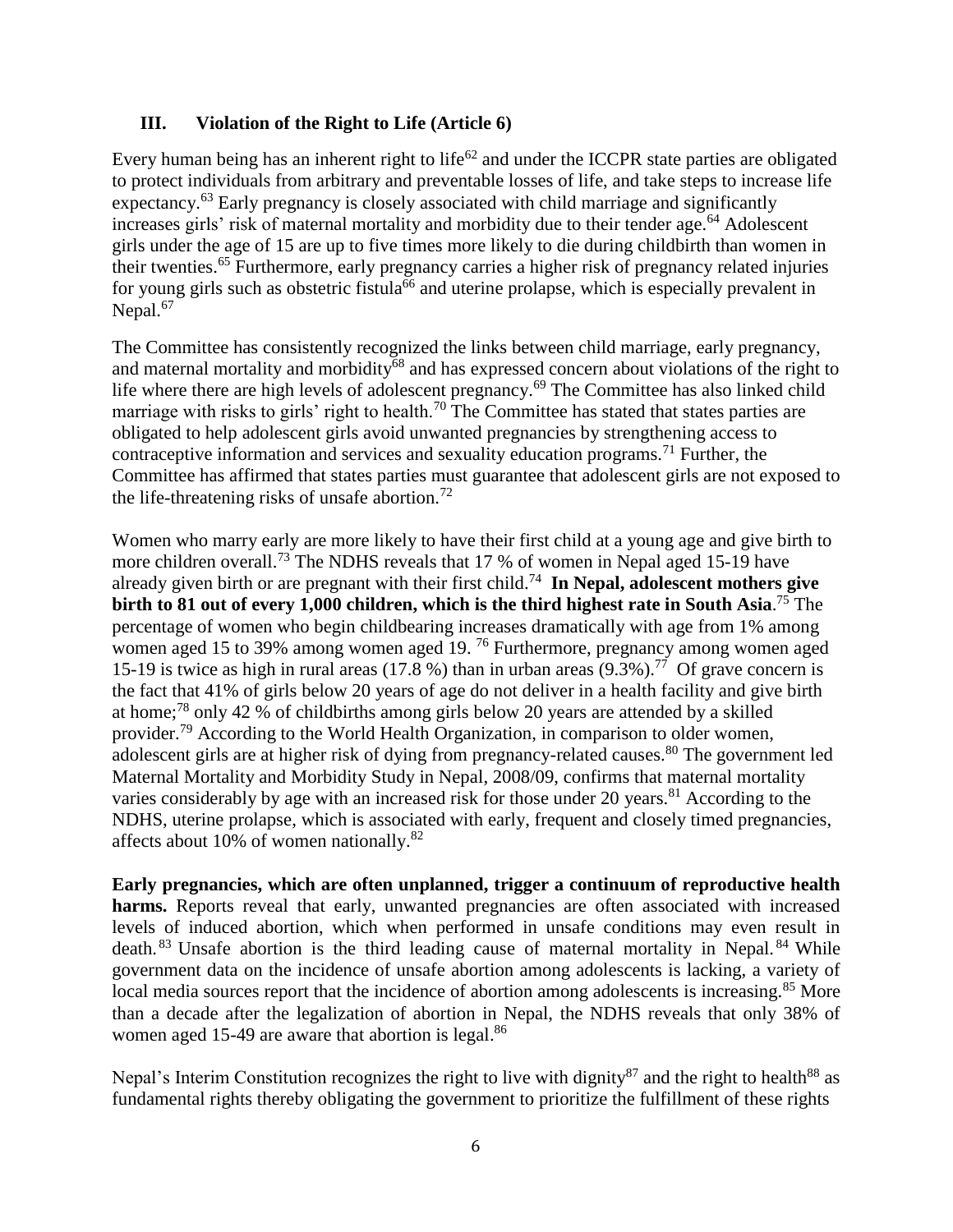by taking adequate steps to ensure that individuals are protected from arbitrary and preventable losses of life including those caused by pregnancy. The higher incidence of maternal mortality among married adolescent girls reveals the government's failure to fulfill its obligation under national constitutional law and the ICCPR. Notably, in its Fourth and Fifth (Combined) Periodic Report to the CEDAW Committee, the government has acknowledged early marriages as being "major impediments to women's advancement"<sup>89</sup> that have "triggered the low health status of women in Nepal."<sup>90</sup>

# **IV. Violation of the Rights to Freedom from Torture, Cruel, Inhuman and Degrading Treatment (Article 7) and Freedom from Slavery (Article 8)**

Article 7 of the ICCPR provides that no one shall be subjected to torture or to cruel, inhuman or degrading treatment or punishment (TCIDT) and Article 8 provides the right to be free from slavery. U.N.TMBs including the Committee have recognized that child marriage may constitute TCIDT,<sup>91</sup> particularly where the government fails to effectively implement laws that set the minimum age of marriage at  $18.92$  In General Comment 17, the Committee has noted specifically in relation to children that, "[e]very possible economic and social measure should be taken to … prevent them from being subjected to acts of violence and cruel and inhuman treatment or from being exploited by means of forced labour or prostitution."<sup>93</sup> Further, the Special Rapporteur on TCIDT has specifically recognized that governments' failure to eliminate child marriage is a violation of the right to freedom from TCIDT.<sup>94</sup> The Special Rapporteur on Contemporary Forms of Slavery has affirmed that all child marriages are forced marriage, which fall within the slavery-like practices condemned by the Supplementary Convention on Slavery.<sup>95</sup> It has been recognized that as a result of such marriages, women and girls suffer domestic servitude and sexual slavery, where they have to perform all domestic household tasks and to have sex with their husbands, and their inability to perform these duties often leads to physical and psychological abuse, including martial rape.<sup>96</sup>

A study by a group of organizations conducted in 15 districts reveals that 45.2% of men in Nepal marry primarily in order to get support for domestic chores. <sup>97</sup> **Girls under the age of 18 are often not ready to take on the burden of domestic chores, especially in rural contexts where living conditions can be quite harsh, yet they are frequently punished with physical and psychological violence when they fail to meet expectations.** <sup>98</sup> The circumstances of child brides in these situations correlate with conditions of slavery.

Nepal's Interim Constitution guarantees that "[n]o woman shall be subjected to physical, mental or any other kind of violence; and such act shall be punishable by law<sup>599</sup> Further, it recognizes that "[e]very child shall have the right against physical, mental or any other form of exploitation."<sup>100</sup> In addition to violating key provisions of the ICCPR, the practice of child marriage violates these fundamental rights that are guaranteed in Nepal's Interim Constitution.

# **V. Violation of the Rights of the Child to Measures of Protection and Birth Registration (Article 24)**

Article 24 (1) of the ICCPR guarantees each child "the right to such measures of protection as are required by his status as a minor on the part of his family, society and the State."<sup>101</sup> This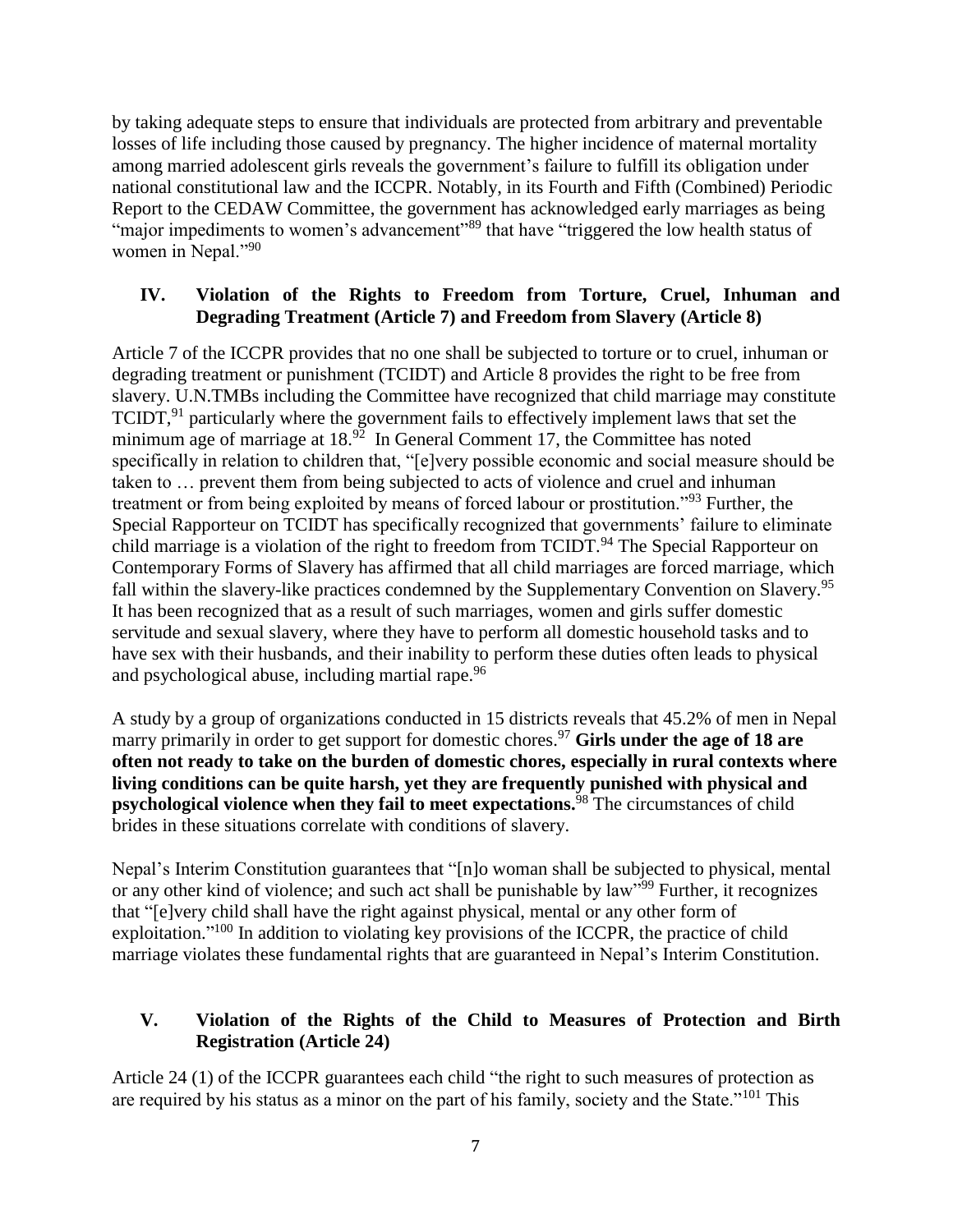article has been interpreted by the Committee to require states to ensure children greater protection than adults in certain matters so that they may benefit from all of the rights guaranteed in the ICCPR.<sup>102</sup> In its General Comment 17, the Committee requires that the state take every possible measure "to foster the development of [the child's] personality and to provide them with a level of education that will enable them to enjoy the rights recognized in the Covenant."<sup>103</sup> The Committee has established that the obligation to protect children requires state parties to "eradicate both through legislation and any other appropriate measures, all cultural or religious practices which jeopardize the freedom and well-being of female children."<sup>104</sup>

Child marriage violates a broad range of girls' human rights and its continued occurrence in Nepal reflects the failure of the government to fulfill its duty of protection under the ICCPR. The burden of social expectations placed on newly married girls arising from their socialized roles as mothers and caregivers whose primary duties are to procreate and serve the family and the abrupt end to their education profoundly undermines their social, emotional, psychological, intellectual and economic development as young girls and as adult women. <sup>105</sup> The government has acknowledged in its Fourth and Fifth (Combined) Periodic Report to the CEDAW Committee that **early marriage and its social obligations prevent women's advancement in areas of education and employment.<sup>106</sup>** Further it points to **early marriage as a leading reason why girls do not complete their formal education**. <sup>107</sup> The NAYS reveals a higher drop-out rate for girls  $(22%)$  than boys  $(16%)$ ,  $^{108}$  with early marriage being the reason for close to one third  $(26.64%)$  of girls dropping out between the ages of 15-19.<sup>109</sup> The interruption of education and denial of opportunities for self-development due to child marriage undermine women's and girls' ability to exercise a broad range of rights guaranteed under the ICCPR by undercutting their personal development and health. The NDHS reveals that young girls with no education are nearly four times more likely to begin having children (31.6%) than those who complete school and pursue a higher education  $(8\%)$ .<sup>110</sup>

In addition Article 24(2) of the ICCPR guarantees the right of every child to be registered immediately after birth.<sup>111</sup> In General Comment 17, the Committee has affirmed that the duty to protect children includes an obligation to ensure birth registration.<sup>112</sup> Despite this obligation and a national law requiring birth registration, namely the Birth, Deaths and Personal Event (Registration) Act, <sup>113</sup> **less than half of all births in Nepal (42%) are officially registered**. 114 The registration of births is a crucial measure for preventing child marriage. Accurately determining a girl's age at marriage requires a system of birth registration. The absence of an effective birth registration system is indicative of the absence of adequate legal protection against child marriage.

# **VI. Violation of the Obligation to Ensure Legal Remedies (Article 2)**

The Committee has strongly emphasized the state obligation to ensure "accessible and effective remedies" for human rights violations and to take into account "the special vulnerability of certain categories of persons.<sup>115</sup> It has further stated that, "a failure by a state party to investigate allegations of violations could in and of itself give rise to a separate breach of the Covenant."<sup>116</sup> U.N. TMBs have repeatedly expressed concern where child marriages persist despite legal prohibitions,<sup>117</sup> and affirmed that states parties must ensure there is no impunity where child marriages occur.<sup>118</sup> Despite the criminalization of child marriage,<sup>119</sup> marital rape,<sup>120</sup> statutory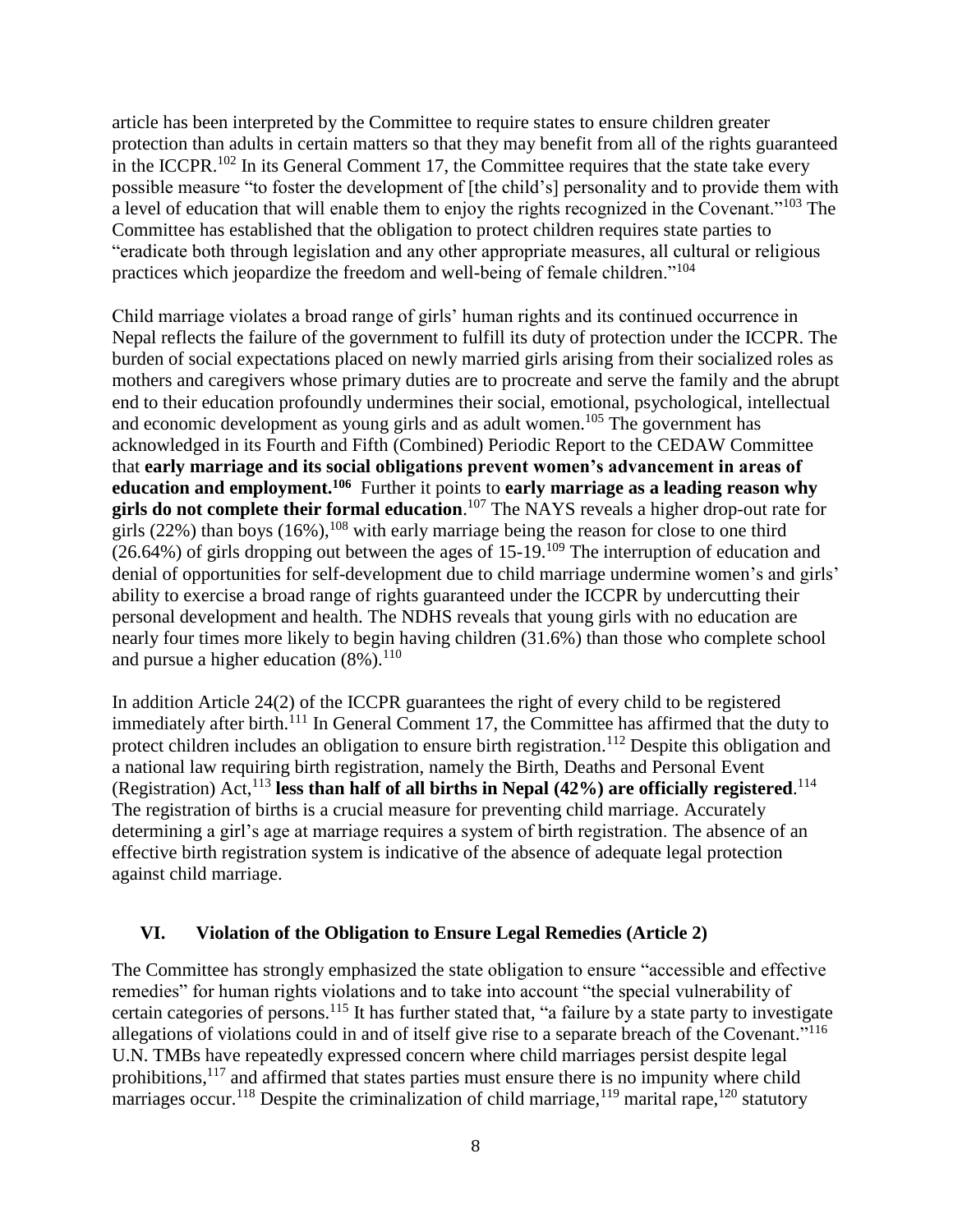rape<sup>121</sup> and specific forms of domestic violence,<sup>122</sup> relatively few cases of child marriage and domestic and sexual violence are in fact reported and successfully prosecuted in Nepal. Nepal's Interim Constitution guarantees women's right to freedom from gender-based violence<sup>123</sup> and the right to a constitutional remedy for the enforcement of fundamental rights.<sup>124</sup> Yet, as illustrated in this letter, there is a concerning gap in legal accountability for crimes against women and girls.

#### **a. Lack of Implementation of Child Marriage Laws and Related Legal Provisions on Gender-Based Violence**

In Nepal, child marriages are rarely challenged in a court of law and instances of domestic and sexual violence often go unpunished. While the government's Fourth and Fifth (Combined) Periodic Report to the CEDAW Committee submitted in 2009 reveals that only 12 cases of child marriage were reported in the period of  $2003/04 - 2006/07$ ,  $125$  the Second Periodic Report to the Committee fails to disclose this information. According to one recent study, **only 22 cases of child marriage were reported to the police from 2009-2012, which represents a mere 0.3%**  of reported cases on gender-based violence.<sup>126</sup> A review of the Supreme Court's Annual Reports reveals there were altogether only seven cases of child marriage recorded in the Supreme Court, six in the Appellate Courts and thirteen in the District Courts of Nepal in fiscal year 2011/12.<sup>127</sup> This data indicates minimal reporting of cases of child marriage and lack of enforcement of existing legal provisions. The lack of implementation of Nepal's child marriage prohibition laws has been affirmed by a study conducted by a local non-governmental organization, Forum for Women Law and Development.<sup>128</sup> The study's major findings in relation to lack of implementation include: non-recognition of child marriage as a form of violence; lack of awareness about the rights of children; the perception that child marriage is a personal issue; lack of awareness about the negative health impact of child marriage; low reporting of cases of child marriage; the perception that child marriage is not a crime against the State; low punishment for child marriage; and the absence of an adequate number of special cells to deal with children's rights issues.<sup>129</sup> Child marriages are frequently reported in the media and when considered against data pointing to the low level of official complaints and prosecutions, these reports expose the government's failure to take action to implement its laws and provide legal redress to victims of child marriage. $130$ 

The weak enforcement of Nepal's child marriage prohibition laws has been brought to the attention of Nepal's Supreme Court more than once. In the 2006 case of *Sapana Pradhan and Others v. Government of Nepal*, <sup>131</sup> the Court recognized the threats posed to girls' lives and health as a result of child marriage.<sup>132</sup> Expressing concern about the pervasive nature of child marriage in Nepal and the low level of prosecution of those responsible for conducting such marriages,<sup>133</sup> the Court ruled that the meaning and purpose of a law can only be realized through effective implementation and not mere enactment of legislation<sup>134</sup> and issued directive orders to the government to implement its laws.<sup>135</sup> Once again, in 2007, in the case of *Rama Panta Kharel & Others v. Government of Nepal,* <sup>136</sup> the Court issued directive orders to the government to eliminate child marriage through the effective enforcement of its laws.<sup>137</sup> The government has yet to take effective steps to implement the Supreme Court's directive orders. In its review of Nepal in 2011, the CEDAW Committee expressed concern about the persistence of child marriage and recommended that the government take steps to enforce the legal minimum age of marriage.<sup>138</sup> The Committee on the Rights of the Child (CRC Committee) specifically called for the implementation of these decisions during its review of Nepal in 2012.<sup>139</sup>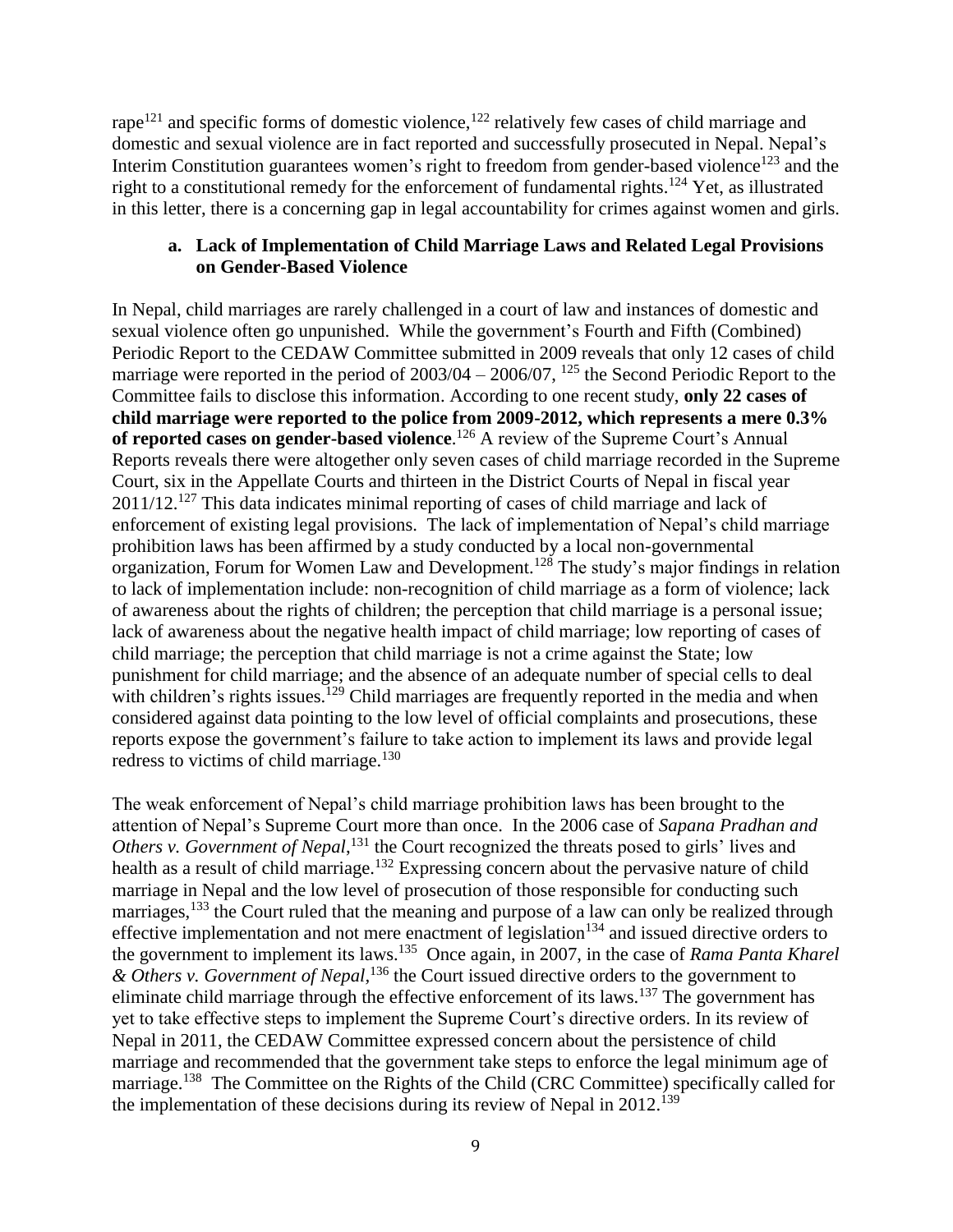Additionally, violence against women and girls is pervasive in Nepal but legal remedies are rarely pursued and enforced. The NDHS reveals that more than one in five (22 %) adolescent girls and women aged 15-49 have experienced physical violence since the age of  $15^{140}$  Further, **in almost 90% of cases where women aged 15-49 have experienced sexual violence, the current husband is the perpetrator**. <sup>141</sup> Of major concern are the findings of a 2012 study conducted by the Office of the Prime Minister and Council of Ministers in several rural districts of Nepal which reveals that while 16.6% of women reported being subjected to sexual violence by intimate partners,  $^{142}$  an overwhelming 83% of them did not seek any outside help;  $^{143}$  only 3 in 10 women sought help from the police, a lawyer or a health provider.<sup>144</sup> According to the NDHS, 65.5 % of women have never sought help in cases of physical violence<sup>145</sup> and 84.7% of women have never sought help specifically in cases of sexual violence.<sup>146</sup> Further, marital rape was recognized as a criminal offence in 2002, but the penalties for marital rape are lighter than for instances of rape outside of marriage.<sup>147</sup> The punishment for rape outside of marriage ranges between 5-15 years imprisonment, depending on the age of the victim,<sup>148</sup> while marital rape is punishable by 3-6 months imprisonment.<sup>149</sup> While the Second Periodic Report highlights the recognition of marital rape as a crime,<sup>150</sup> it fails to acknowledge the lack of implementation of the law and discriminatory penalties for marital rape and rape outside of marriage. The lack of effective implementation of laws penalizing different forms of sexual violence, including statutory rape and marital rape, is particularly concerning considering the findings of the NDHS, which reveals that almost half (46.5%) of women who have had sex before the age of 15 and 28.6% of women who have had sex between 15-19 years of age stated that they were forced to do so against their will.<sup>151</sup> These trends would suggest that child brides have very little or no practical legal recourse for criminal acts of violence committed against them within marriage.

#### **b. Weaknesses and Inconsistencies within Nepal's Child Marriage Law**

There are specific legal barriers that undermine the implementation of Nepal's child marriage prohibition law. For example, a child marriage is voidable only if the couple has not had a child at the time of reaching 18 years of age. <sup>152</sup> Considering the high risk of early pregnancy associated with child marriage and general lack of access to reproductive health information and services among children and adolescents, this legal requirement for voiding a marriage is not practical.<sup>153</sup> Child marriage is considered an offence against the state party<sup>154</sup> and **although married girls are not legally required to report cases of child marriage themselves, societal attitudes and the perception that child marriage is a personal issue**<sup>155</sup> result in the onus of acting against a child marriage falling mostly on the girl child whose rights have been violated. Girls' lack of autonomy within the family impedes their ability to overcome legal and social barriers leading to their inability in utilizing existing laws that penalize child marriage.<sup>156</sup>

#### **c. Lack of Birth Registration**

The government's Second Periodic Report states that all children born in the territory of Nepal are required to be registered by a local registrar in each VDC and municipality,<sup>157</sup> but the report fails to mention whether these requirements are followed in practice. In reporting to the CEDAW Committee, the government has acknowledged the lack of effective implementation of laws concerning registration, specifically the Marriage Registration Act and the Birth, Deaths and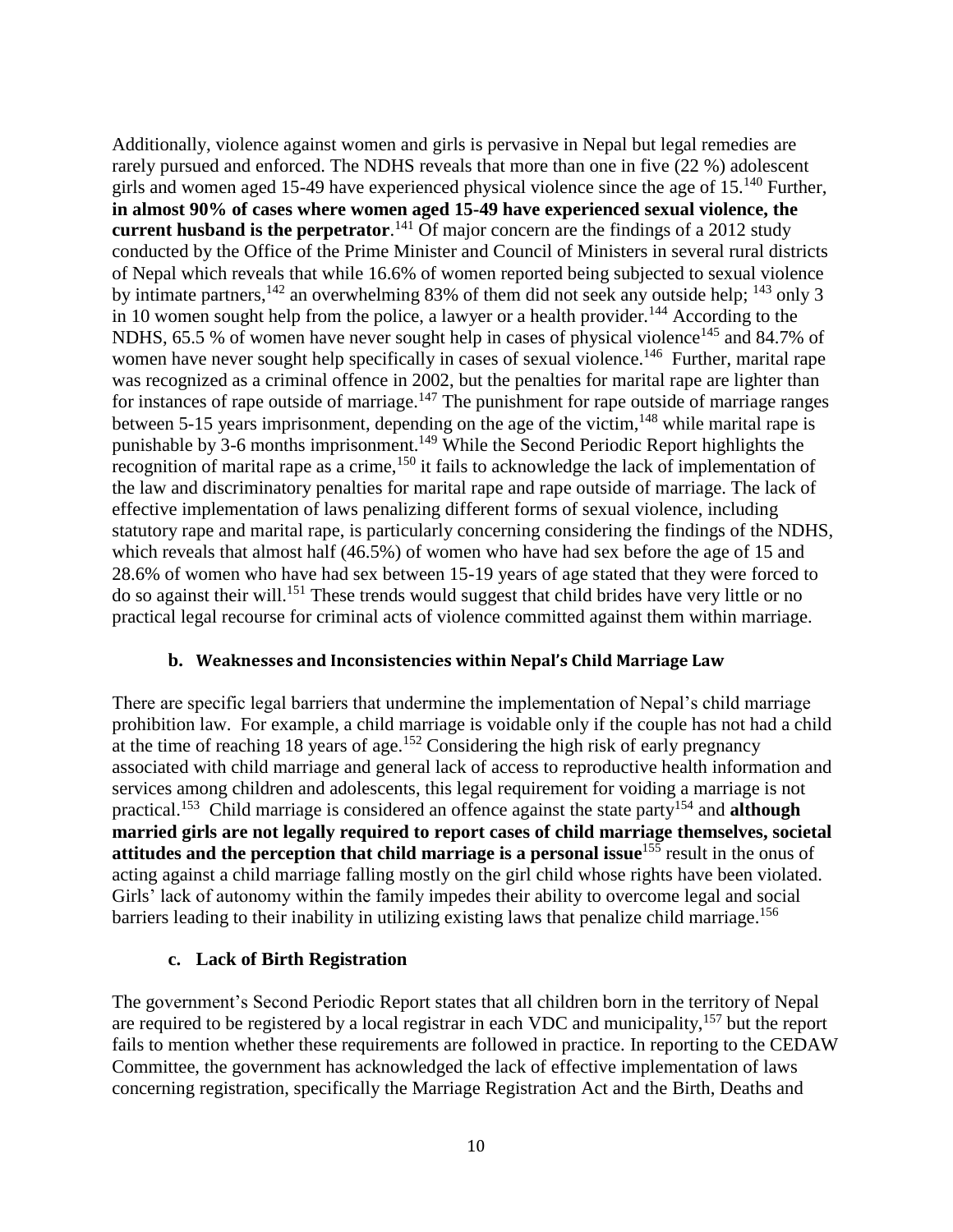Personal Event (Registration) Act.<sup>158</sup> The NDHS reveals that only 42% of children were registered at birth.<sup>159</sup> Further, there are **disparities in birth registration based on sex, economic status and geographic location**; fewer girls (40.4%) are registered than boys (44%); 160 registration ranges from 35.6% in the lowest wealth quintile to 52.1% in the highest wealth quintile;<sup>161</sup> and birth registration varies by development region, ranging from 37.3% to 50.7%.<sup>162</sup> The Birth, Deaths and Personal Event (Registration) Act requires all births to be registered within 35 days.<sup>163</sup> However, the NDHS reveals that births are less likely to be registered within the mandatory 35-day period and children aged 2-4 are almost twice as likely to have a registered birth than a child younger than 2.<sup>164</sup> Delays in registering births are attributed to the country's weak birth registration system and the shortage of staff in registration offices.<sup>165</sup> The government's failure to ensure universal and timely birth registration constitutes a direct violation of the ICCPR. Further, the low rate of birth registration impedes the implementation of the nation's child marriage prohibition laws. $166$ 

#### **C. Recommended Questions**

In light of the above, we respectfully request the Committee to raise the following questions with the government during its review:

- 1. What steps are being taken by the government to prevent and prosecute child marriages and to monitor and evaluate the impact of laws prohibiting child marriage in Nepal?
- 2. What steps have been taken to identify and remove barriers faced by girls and women in accessing legal information, assistance and mechanisms, especially in rural and remote areas where the incidence of child marriage is high and access to legal information and mechanisms is low, so that they may utilize the law and obtain legal redress for child marriage and domestic and sexual violence, including marital rape?
- 3. What is being done specifically in rural and remote areas to address the reproductive health needs of girls in these communities who are at greater risk of being given away in marriage as children and less likely to have access to reproductive health information and services? What is the government doing to ensure that married girls are able to access a full range of reproductive health information and services and reduce their vulnerability to the harmful consequences of early pregnancy and sexual violence?
- 4. What is the government doing to eliminate discriminatory legal provisions that prescribe a lesser penalty for marital rape than rape outside of marriage and thereby eliminate discrimination in the law on the basis of marital status?
- 5. Considering the high incidence of child marriage in Nepal, what steps are being taken by the government to gather national data on the occurrence of child marriage and its negative outcomes on women's and girls' sexual and reproductive health, disaggregated by income, location, and other factors?
- 6. What steps are being taken by the government to strengthen the country's birth registration system and appoint adequate staff to ensure the timely registration of newborns?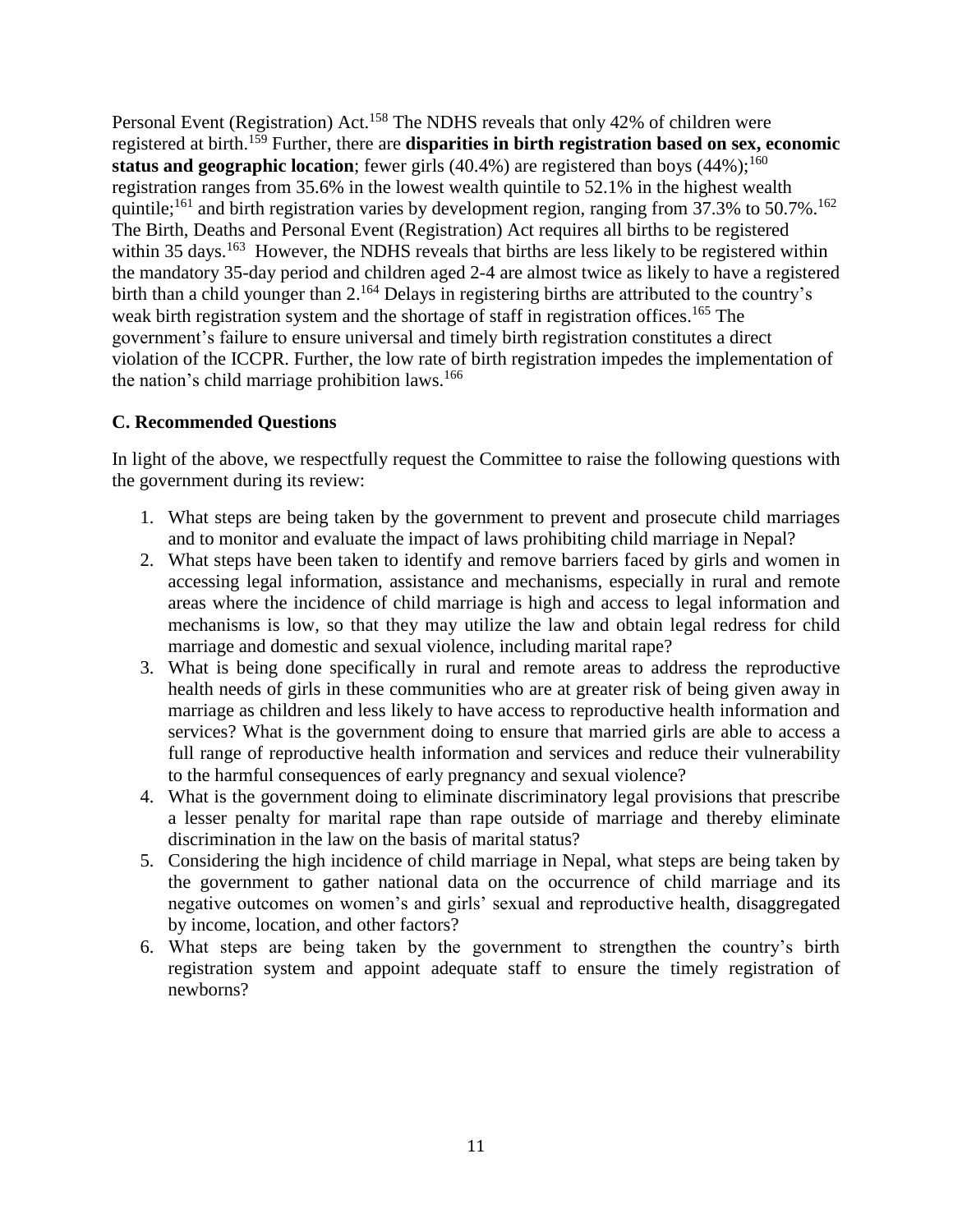#### **D. Suggested Concluding Observations**

We respectfully submit the following recommendations for the Committee to consider incorporating into the Concluding Observations for Nepal:

- 1. Take immediate and concrete steps to enforce the legal minimum ages of marriage by enabling individuals and communities to report cases of child marriage, through the provision of legal information and services, and on the initiative of the State, including through effective prosecutions.
- 2. Undertake adequate measures to ensure that girls have access to legal information and remedies in cases of child marriage and that the penalties prescribed by law are enforced;
- 3. Introduce laws, policies and programs to address the specific reproductive health and other needs of young married girls, particularly low income married girls in rural and remote areas, as a means to enable them to exercise a broad range of rights guaranteed under the ICCPR;
- 4. Take specific steps to ensure that girls and women are able to obtain legal information and remedies in cases of domestic and sexual violence within marriage and create an oversight mechanism to ensure that legal provisions intended to prevent and punish domestic and sexual violence are effectively implemented;
- 5. Amend legal provisions prescribing penalties for marital rape that discriminate against women on the basis of their marital status;
- 6. Invest adequate resources to strengthen the national birth registration system and create an oversight mechanism to ensure that all births are registered;
- 7. Include addressing child marriage as part of the mandate of national human rights mechanisms and allocate adequate funding for activities to raise awareness about the harmful effects of child marriage and identify and address barriers to legal remedies.

Sincerely,

Melissa Upreti Regional Director for Asia Center for Reproductive Rights

Sarmila Shrestha President Justice for All, Nepal

Kusum Shakh President Forum for Women, Law and Development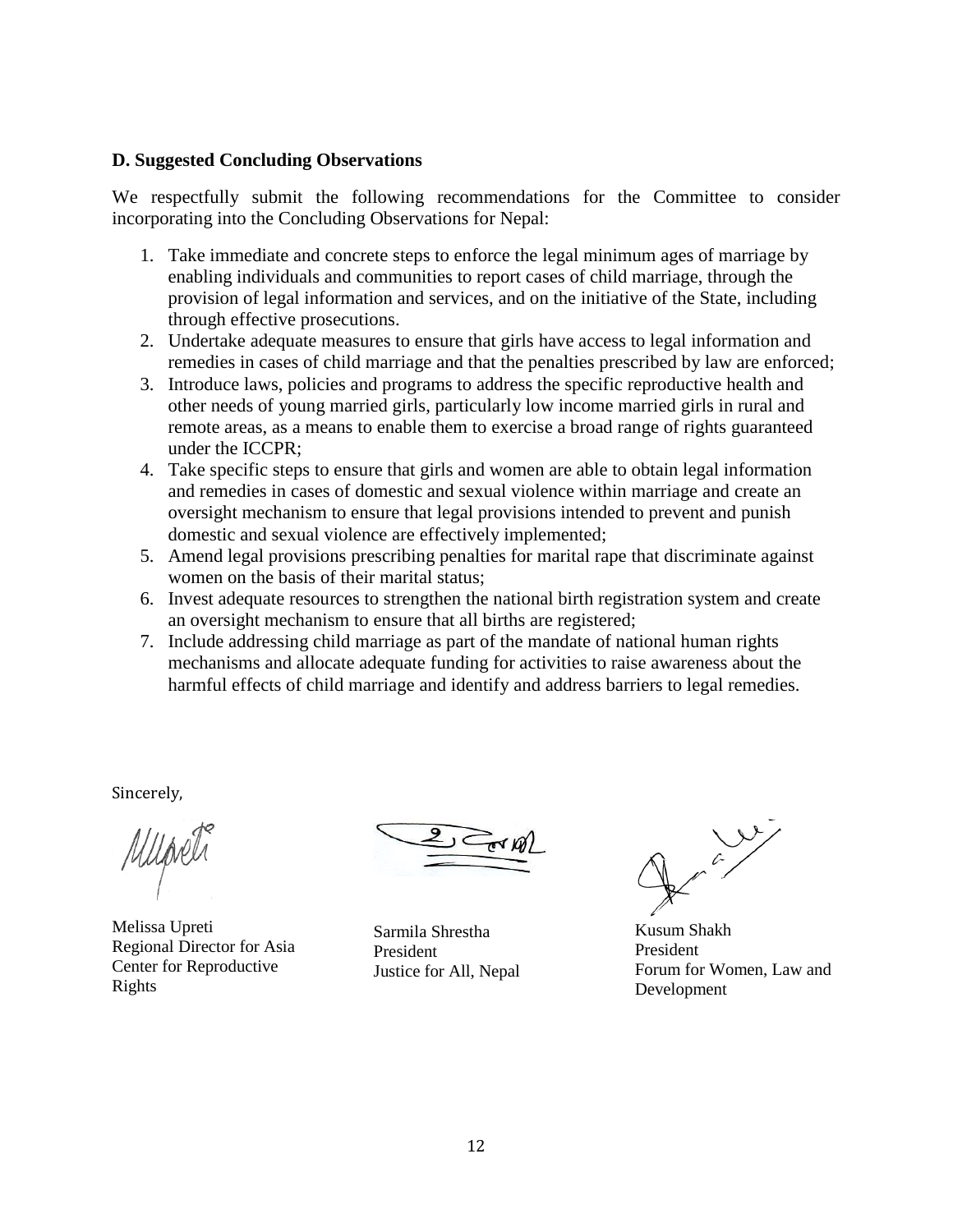<sup>4</sup> CENTER FOR REPRODUCTIVE RIGHTS (CRR), CHILD MARRIAGE IN SOUTH ASIA: STOP THE IMPUNITY 16-17 (2013) [hereinafter CRR, CHILD MARRIAGE IN SOUTH ASIA].

<sup>5</sup> According to UNFPA, 42.9% of women residing in rural areas got married before they reached the age of 18 in comparison to 26.9% residing in urban areas. UNITED NATIONS POPULATION FUND (UNFPA), MARRYING TOO YOUNG: END CHILD MARRIAGE 73 (2012), *available at*

http://www.unfpa.org/webdav/site/global/shared/documents/publications/2012/MarryingTooYoung.pdf [hereinafter UNFPA, MARRYING TOO YOUNG].

<sup>6</sup> CRR, CHILD MARRIAGE IN SOUTH ASIA, *supra* note 4, at 16-17.

<sup>7</sup> The Muluki Ain [Country Code], pt. 4, ch. 17, no. 2 (1963) (Nepal) [hereinafter Muluki Ain (Nepal)].

<sup>8</sup> *Id.* The law also punishes the priest, matchmaker and other abettors knowingly involved in child marriages.

<sup>9</sup> GOVERNMENT OF NEPAL, NATIONAL PLANNING COMMISSION SECRETARIAT, NATIONAL POPULATION AND HOUSING CENSUS 2011 (NATIONAL REPORT) 131(2012) *available at* 

cbs.gov.np/wpcontent/uploads/2012/11/National%20Report.pdf.

 $10$  *Id.* 

l

<sup>11</sup> GOVERNMENT OF NEPAL, MINISTRY OF HEALTH AND POPULATION, POPULATION DIVISION, NEPAL DEMOGRAPHIC AND HEALTH SURVEY 2011 65 (2012) [hereinafter GOV. OF NEPAL, NDHS 2011].

<sup>12</sup> *Id.* at 68.

 $13$  *Id.* 

<sup>14</sup> Urban women age 25-49 marry one year later than rural women, and women from the hill zone marry about one year later than women from the terai and mountain zones. Similarly, there is a two-year difference in median age at marriage between women age 25-49 living in the eastern development region (18.7 years) and women living in the far-western region (16.6 years). There is a three-year difference in median age at first marriage between women age 25-49 living in the Central terai (16.1 years) and women living in the Eastern hill sub-region (19.3 years). *Id.*  <sup>15</sup> UNICEF, STATE OF THE WORLD'S CHILDREN REPORT 2013 133 (2013) *available at* 

http://www.unicef.org/sowc2013/files/SWCR2013\_ENG\_Lo\_res\_24\_Apr\_2013.pdf.

<sup>16</sup> UNFPA, MARRYING TOO YOUNG, *supra* note 5, at 24.

<sup>18</sup> Human Rights Committee, *Concluding Observations: Nepal,* para. 8, U.N. Doc. CCPR/C/79/Add.42 10 (1994). <sup>19</sup> *Id*, para. 13.

<sup>20</sup> Human Rights Committee, *List of issues: Nepal* (2013), *supra* note 1.

<sup>22</sup> *Id.*, para. 10.

<sup>23</sup> *Id.*, para. 25.

<sup>24</sup> Human Rights Committee, *Second periodic report of States parties: Nepal*, para. 177, U.N. Doc. CCPR/C/NPL/2 (2012) [hereinafter Human Rights Committee, *Second periodic report of State parties: Nepal* (2012)].

<sup>25</sup> *Id.*, paras. 58, 60-61.

<sup>26</sup> *Id.*, para. 202.

<sup>1</sup> Human Rights Committee, *List of issues in relation to the second periodic report of Nepal*, U.N. Doc.

CCPR/C/NPL/2 (August 21, 2013) [hereinafter Human Rights Committee, *List of issues: Nepal* (2013)]. <sup>2</sup> International Covenant on Civil and Political Rights, arts.  $2(1)$ ,  $3$ ,  $6(1)$ ,  $7$ ,  $17$ ,  $18$ ,  $19$ ,  $26$ ,  $G.A.$  Res.  $2200A (XXI)$ , U.N. GAOR, 21st Sess., Supp. No. 16) at 52, U.N. Doc. A/6316 (1966), 999 U.N.T.S. 171 (*entered into force* Mar. 23, 1976) [hereinafter ICCPR]; Convention on the Elimination of All Forms of Racial Discrimination, *adopted* Dec. 21, 1965, arts. 2, 5(e) (iv), G.A. Res. 2106 (XX), Annex, U.N. GAOR, 20th Sess., Supp. No. 14 at 47, U.N. Doc. A/6014 (1966), 660 U.N.T.S. 195 (*entered into force* Jan. 4, 1969); Convention on the Elimination of All Forms of Discrimination against Women, *adopted* Dec. 18, 1979, arts. 1, 2, 3, 10, 12, 14, 16(e), G.A. Res. 34/180, U.N. GAOR, 34th Sess., Supp. No. 46 at 193, U.N. Doc. A/34/46 (1979) (*entered into force* Sept. 3, 1981); International Covenant on Economic, Social and Cultural Rights, *adopted* Dec. 16, 1966, arts. 2(2), 3, 12, 13, G.A. Rs. 2200A (XXI), U.N.GAOR, 21st Sess., Supp. No. 16 at 49, U.N. Doc. A/6316 (1966), 999 U.N.T.S. 3 (*entered into force* Jan. 3, 1976); K.L. v. Peru, HRC, Communication No. 1153/2003, para. 6.4, UN Doc. CCPR/C/85/D/1153/2003 (2005); *see also Programme of Action of the International Conference on Population and Development*, Cairo, Egypt, Sept. 5-13, 1994, at 12 (Principle 8) and para. 7.3, U.N. Doc. A/CONF.171/13/Rev.1 (1995); *Beijing Declaration and the Platform for Action, Fourth World Conference on Women*, Beijing, China, Sept. 4-15, 1995, paras. 94-97, U.N. Doc. A/CONF.177/20/Rev.1 (1996).

<sup>3</sup> ICCPR, *supra* note 2, art. 24(2).

<sup>17</sup> *Id.* at 24-25.

<sup>21</sup> *Id.*, para. 5.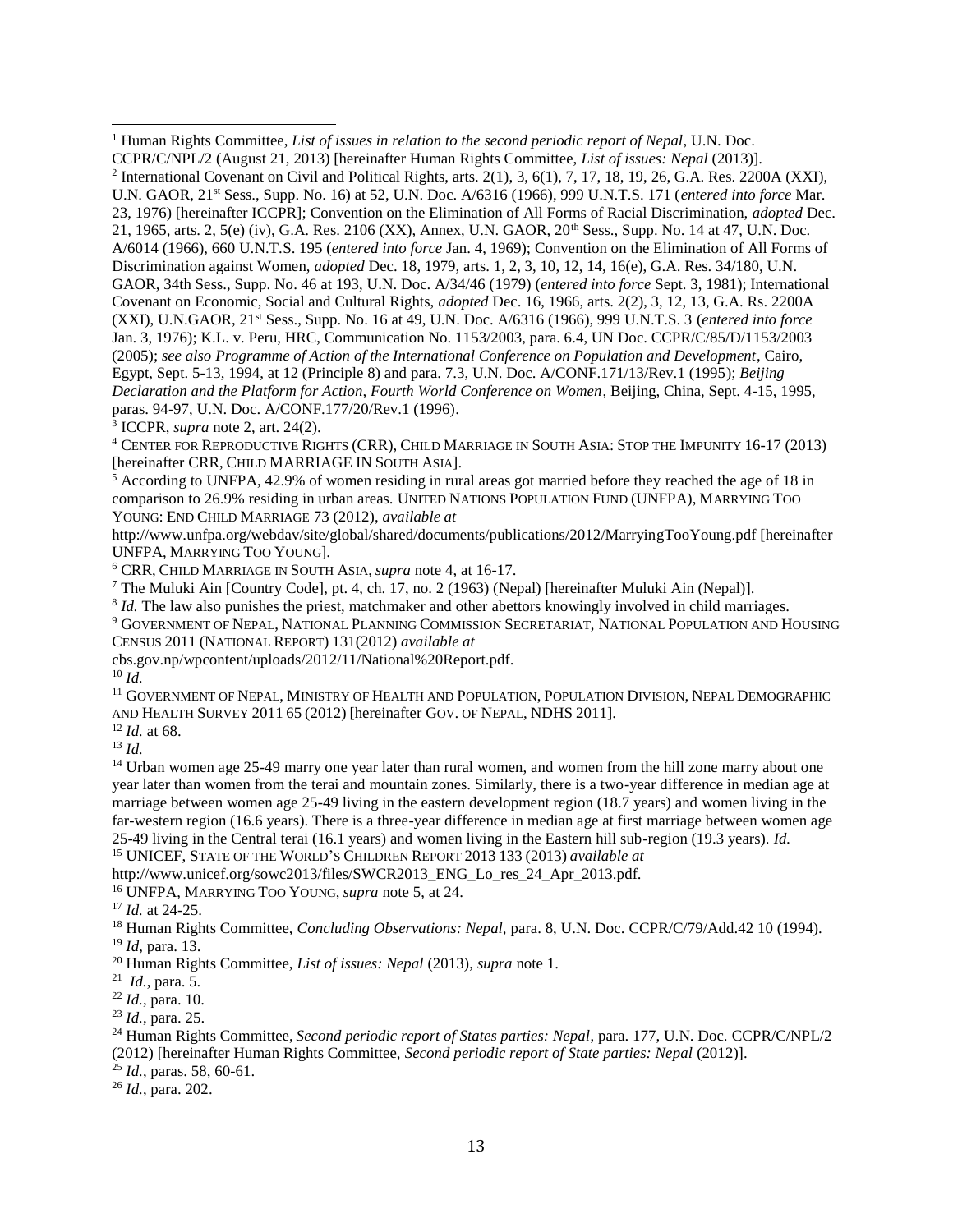<sup>27</sup> *Id.*, para. 178.

l

<sup>29</sup> Human Rights Committee, *Report of the Human Rights Council on its twenty-fourth session,* para. 195, U.N. Doc. A/HRC/24/2 (2014).

<sup>30</sup> ICCPR, *supra* note 2, art. 23(2).

 $31$  *Id.*, art. 23(4).

<sup>32</sup> Human Rights Committee, *Concluding Observations: Monaco*, para. 12, U.N. Doc. CCPR/CO/72/MCO (2001); *Uganda*, para. 23, U.N. Doc. CCPR/CO/80/UGA (2004).

<sup>33</sup> Human Rights Committee, *General Comment No. 28: (Article 3) The equality of rights between men and women*  (68th Sess., 2000), *in* Compilation of General Comments and General Recommendations Adopted by Human Rights Treaty Bodies, at 233, para. 23, U.N. Doc. HRI/GEN/1/Rev.9 (Vol. I) (2008) [hereinafter Human Rights Committee, *Gen. Comment No. 28*].

 $34$  *Id.* 

<sup>35</sup> Muluki Ain (Nepal), *supra* note 7, pt. 4, ch. 17, no. 2.

<sup>36</sup> *Id.*, pt. 4, ch. 17, no. 1.

<sup>37</sup> GOVERNMENT OF NEPAL, MINISTRY OF HEALTH AND POPULATION, POPULATION DIVISION, NEPAL ADOLESCENT AND YOUTH SURVEY 2010/2011 HIGHLIGHTS 13 (2011) *available at* 

http://www.mohp.gov.np/english/files/new\_publications/Nepal%20Adolescent%20and%20Youth%20Survey%20Hi ghlights%20%282%29.pdf [hereinafter GOV. OF NEPAL, NAYS 2010/2011].

<sup>38</sup> In 55.9% cases of males and 63% cases of females. PLAN NEPAL et al, CHILD MARRIAGE IN NEPAL: RESEARCH REPORT 23 (2012) *available at* http://wvi.org (2012) [hereinafter PLAN NEPAL et al., CHILD MARRIAGE IN NEPAL (2012)].

<sup>39</sup> *Id.* at 28.

<sup>40</sup> Human Rights Committee, *Gen. Comment No. 28*, *supra* note 33, para. 23.

<sup>41</sup> Committee against Torture, (CAT Committee), *Concluding Observations: Yemen*, para. 31, U.N. Doc. CAT/C/YEM/CO/2 (2010).

<sup>42</sup> Human Rights Committee, *Gen. Comment No.* 28, *supra* note 33, para. 30.

<sup>43</sup> *Id*., para. 3 (emphasis added).

<sup>44</sup> Human Rights Committee, *Concluding Observations: Chad*, paras. 6, 31-32, U.N. Doc. CCPR/C/TCD/CO/1 (2009); *Yemen*, para. 10, U.N. Doc. CCPR/CO/75/YEM (2002).

<sup>45</sup> Human Rights Committee, *Concluding Observations: Nigeria*, para. 296, U.N. Doc. CCPR/C/79/Add.65 (1996); *Zimbabwe*, para. 12, U.N. Doc. CCPR/C/79/Add.89 (1998).

<sup>46</sup> Human Rights Committee, *Gen. Comment No. 28*, *supra* note 33, para. 5.

<sup>47</sup> Human Rights Committee, *Concluding Observations: Nepal*, para. 8, U.N. Doc. CCPR/C/79/Add.42 (1994).

<sup>48</sup> Human Rights Committee, *Concluding Observations: Iran*, para. 9, U.N. Doc. CCPR/C/IRN/CO/3 (2011).

<sup>49</sup> Human Rights Committee, *Concluding Observations: Jordan*, para. 7, U.N. Doc. CCPR/C/JOR/CO/4(2010).

<sup>50</sup> Human Rights Committee, *Concluding Observations: Cape Verde*, para. 8, U.N. Doc. CCPR/C/CPV/CO/1(2012).

<sup>51</sup> CEDAW Committee, *General Recommendation No. 25: Article 4, paragraph 1, of the Convention (temporary special measures,* (30th Sess., 2004) *in* Compilation of General Comments and General Recommendations Adopted by Human Rights Treaty Bodies, at 365, para. 8, U.N. Doc. HRI/GEN/1/Rev.9 (Vol. II) (2008) [hereinafter CEDAW Committee, *Gen. Recommendation. No. 25*]; Committee on Economic, Social and Cultural Rights (ESCR Committee), *General Comment No. 20, Non-Discrimination in Economic, Social and Cultural Rights (art. 2, para.* 

*2)*, para. 8, U.N. Doc. E/C.12/GC/20 (2009) [hereinafter ESCR Committee, *Gen. Comment No. 20*]; *General Comment No. 16: The equal right of men and women to the enjoyment of all economic, social, and cultural rights (Art. 3),* (34th Sess., 2005) *in* Compilation of General Comments and General Recommendations Adopted by Human Rights Treaty Bodies, at 199, para. 7, U.N. Doc. HRI/GEN/1/Rev.9 (Vol. I) (2008) [hereinafter ESCR Committee, *Gen. Comment No. 16*]*.*

<sup>52</sup> CEDAW Committee, *Gen. Recommendation No. 25, supra* note 51, para. 10.

<sup>53</sup> ESCR Committee, *Gen. Comment No. 20,* supra note 51, para. 8; *Gen. Comment No. 16*, *supra* note 51, para. 7.

<sup>54</sup> NEPAL (INTERIM) CONST. art. 13.

<sup>55</sup> *Id.*, art. 13(1).

<sup>56</sup> *Id.*, art. 20(1).

<sup>57</sup> *See* CRR, CHILD MARRIAGE IN SOUTH ASIA, *supra* note 4, at 16.

<sup>58</sup> GOV. OF NEPAL, NDHS 2011, *supra* note 11, at 104.

<sup>28</sup> *Id.*, paras. 162, 183.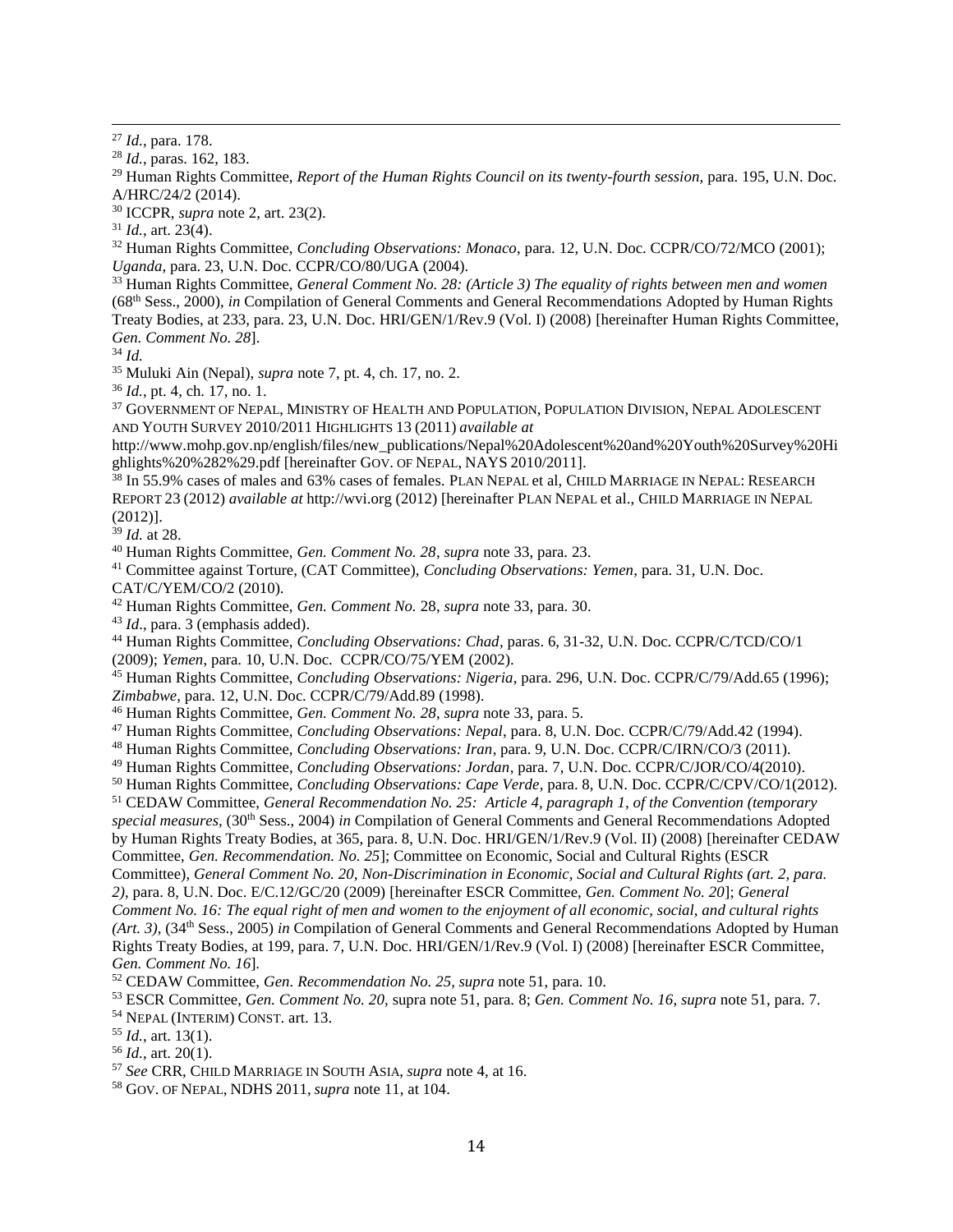<sup>59</sup> UNFPA, MARRYING TOO YOUNG, *supra* note 5, at 11.

<sup>60</sup> NEPAL HEALTH SECTOR SUPPORT PROGRAM, PULSE: UPDATING YOU ON HEALTH DEVELOPMENTS: BRIEFING NOTE 5 (2013) *available at* http://www.nhssp.org.np/pulse/peer/05%20%20PEER%20Family%20Planning.pdf.

l

<sup>63</sup> Human Rights Committee, *General Comment No. 6: Right to life (Art. 6),* (16th Sess., 1982), *in* Compilation of General Comments and General Recommendations Adopted by Human Rights Treaty Bodies, at 176, para. 5, U.N. Doc. HRI/GEN/1/Rev.9 (Vol. 1) (2008).

<sup>64</sup> World Health Organization (WHO) Secretariat, *Early marriages, adolescent and young pregnancies: Report by the Secretariat*, para. 11, A65/13 (Mar. 16, 2012) [hereinafter WHO Secretariat, *Early marriages, adolescent and young pregnancies*].

<sup>65</sup> UNFPA, *Giving birth should not be a matter of life and death (Updated with technical feedback December 2012)*  2 (2012) *available at* http://www.unfpa.org/webdav/site/global/shared/factsheets/srh/EN-SRH%20fact%20sheet-LifeandDeath.pdf.

<sup>66</sup> Up to 65% of women with obstetric fistula developed this during adolescence. WHO Secretariat, *Early marriages, adolescent and young pregnancies*, *supra* note 64, para. 11.

<sup>67</sup> Bishnu *Kamari BK, Fallen Wombs, Broken Lives: Responding to Uterine Prolapse in Nepal,* August 3, 2009, http://www.unfpa.org/public/News/pid/3282, *last visited* February 6, 2014.

<sup>68</sup> Human Rights Committee, *Concluding Observations: Senegal,* para. 12, U.N. Doc. CCPR/C/79/Add 82 (1997). <sup>69</sup> Human Rights Committee, *Concluding Observations: Guatemala*, para. 20, U.N. Doc. CCPR/C/GTM/CO/3

(2012).

<sup>70</sup> Human Rights Committee, *Concluding Observations: Yemen*, para. 21, U.N. Doc. CCPR/CO/84/YEM (2005).

<sup>71</sup> Human Rights Committee, *Concluding Observations: Lithuania*, para. 12, U.N. Doc. CCPR/CO/80/LTU (2004); *Kazakhstan*, para. 11, U.N. Doc. CCPR/C/KAZ/CO/1 (2011).

<sup>72</sup> Human Rights Committee, *Concluding Observations: Kazakhstan*, para. 11, U.N. Doc. CCPR/C/KAZ/CO/1 (2011).

<sup>73</sup> GOV. OF NEPAL, NDHS 2011, *supra* note 11, at 67.

<sup>74</sup> *Id.* at 83.

<sup>75</sup> Nepal is third after Bangladesh, (133 per 1,000), and Afghanistan (90 per 1,000). UNFPA, STATE OF THE WORLD POPULATION 2013: MOTHERHOOD AND CHILDHOOD 103 (2013) *available at* 

https://www.unfpa.org/webdav/site/global/shared/swp2013/EN-SWOP2013-final.pdf

<sup>76</sup> GOV. OF NEPAL, NDHS 2011, *supra* note 11, at 83.

<sup>77</sup> *Id.* at 84.

<sup>78</sup> *Id.* at 125.

<sup>79</sup> *Id.* at 127.

<sup>80</sup> WHO, *Young people: health risks and solutions* (2011) *available at* 

http://www.who.int/mediacentre/factsheets/fs345/en/index.html.

<sup>81</sup> MMR for girls below 20 is 297 per 100,000 live births, whereas it is 119 for women ages 20-24 years. GOVERNMENT OF NEPAL, MINISTRY OF HEALTH AND POPULATION, DEPARTMENT OF HEALTH SERVICES, FAMILY HEALTH DIVISION, NEPAL MATERNAL MORTALITY AND MORBIDITY STUDY: 2008/09 6 (2009) *available at*  http://reliefweb.int/sites/reliefweb.int/files/resources/404E1B30B19586444925768B0028B282-Full\_Report.pdf. [Hereinafter GOV. OF NEPAL, MATERNAL STUDY: 2008/09].

<sup>82</sup> GOV. OF NEPAL, NDHS 2011, *supra* note 11, at 143.

<sup>83</sup> WHO Secretariat, *Early marriages, adolescent and young pregnancies*, *supra* note 64, para. 11.

84 GOV. OF NEPAL, MATERNAL STUDY: 2008/09, *supra* note 82, at 16.

<sup>85</sup> Kalpit Parajuli, *Nepal: Record in abortion among teenagers. Proposal to revise the law,* 

http://www.asianews.it/news-en/Nepal:-record-in-abortions-among-teenagers.-Proposal-to-revise-law-22135.html (*last accessed* Feb. 7, 2014).

<sup>86</sup> GOV. OF NEPAL, NDHS 2011, *supra* note 11, at 137.

 $87$  NEPAL (INTERIM) CONST. art. 12(1).

<sup>88</sup> *Id*., art. 16(2).

<sup>89</sup> GOVERNMENT OF NEPAL. OF NEPAL, *Consideration of reports submitted by States parties under article 18 of the Convention on the Elimination of All Forms of Discrimination against Women: Combined fourth and fifth periodic* 

<sup>61</sup> GOV. OF NEPAL, NDHS 2011, *supra* note 11, at 105.

<sup>62</sup> ICCPR, *supra* note 2, art. 6(1).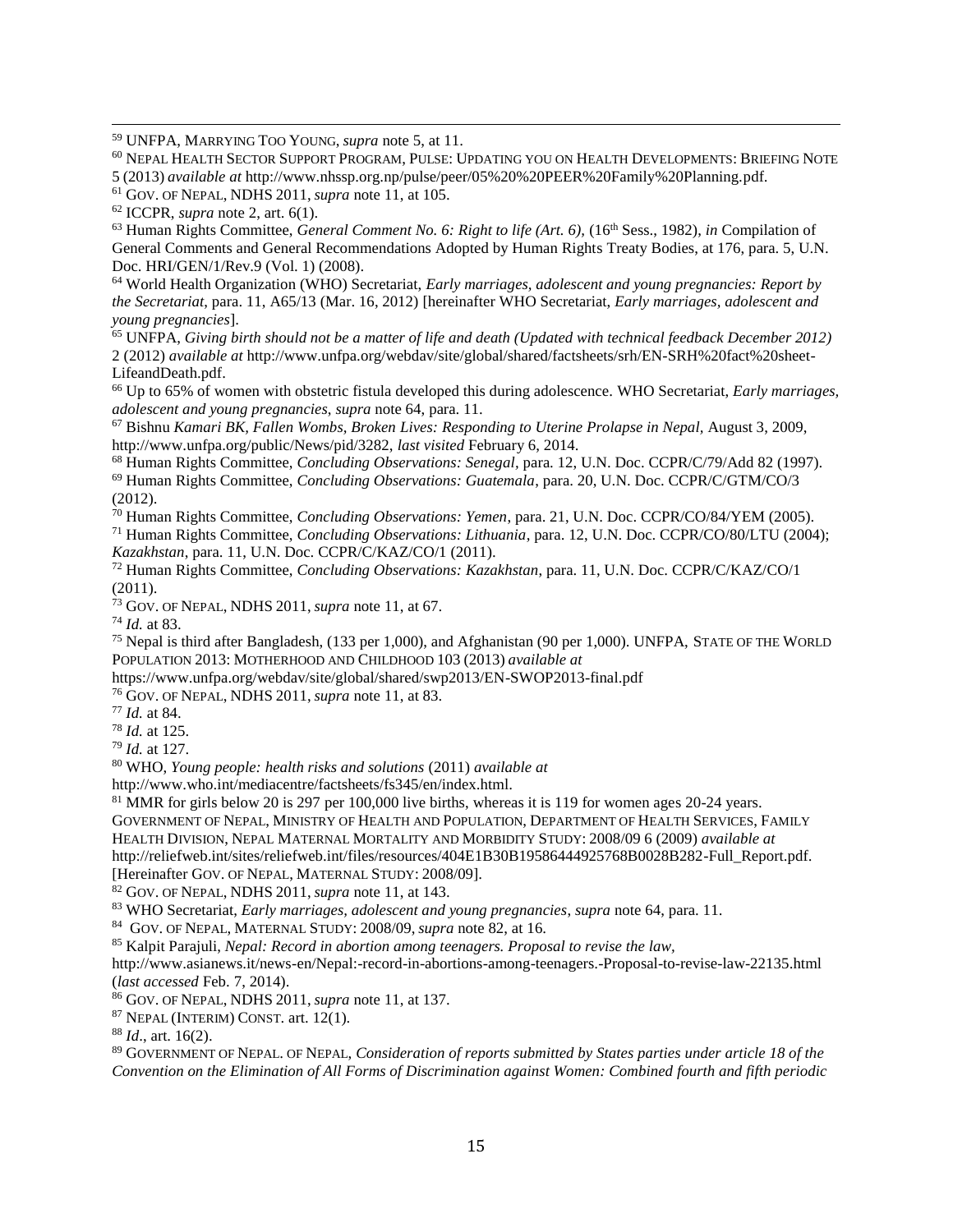*reports of States parties: Nepal* 59, para. 120, U.N. Doc. CEDAW/C/NPL/4-5 (Nov. 9, 2010) [hereinafter Nepal Report before CEDAW].

*Id.*, para. 156.

l

 CAT Committee, *Concluding Observations: Bulgaria*, para. 26, U.N. Doc. CAT/C/BGR/CO/4-5 (2011); *Yemen*, para. 31, U.N. Doc CAT/C/YEM/CO/2 (2009); Human Rights Committee, *Concluding Observations: Yemen*, para. 10, U.N. Doc. CCPR/C/YEM/CO/5 (2012).

 Human Rights Committee, *Concluding Observations*: *Bulgaria,* para. 15, U.N. Doc CCPR/C/BGR/CO/3 (2011). <sup>93</sup> Human Rights Committee, *General Comment No. 17: Article 24 (Rights of the child), (35<sup>th</sup> Sess., 1989) <i>in* 

Compilation of General Comments and General Recommendations Adopted by Human Rights Treaty Bodies, at 194, para. 3, U.N. Doc. HRI/GEN/1/Rev.9 (Vol. I) (2008) [hereinafter Human Rights Committee, *Gen. Comment No. 17*].

 *See Rep. of the Special Rapporteur on torture and other cruel, inhuman or degrading treatment or punishment: Promotion and protection of all human rights, civil, political, economic, social and cultural rights, including the right to development*, para. 31, U.N. Doc. A/HRC/7/3 (Jan. 6<sup>th</sup>, 2008) (Manfred Nowak).

<sup>95</sup> Supplementary Convention on the Abolition of Slavery, the Slave Trade, and Institutions and Practices Similar to Slavery, *adopted* Sept. 7, 1956, para. 14, 266 U.N.T.S 3 (*entered into force* Apr. 30, 1957).

*Id.*, paras. 73-75.

PLAN NEPAL et al., CHILD MARRIAGE IN NEPAL (2012), *supra* note 38, at 45.

*Id.* at 36.

NEPAL (INTERIM) CONST. art. 20 (3).

*Id.*, art. 22 (3).

ICCPR, *supra* note 2, art. 24(1).

Human Rights Committee, *Gen. Comment No. 17, supra* note 93, para. 2.

*Id.*, para. 3.

Human Rights Committee, *Gen. Comment No. 28, supra* note 33, para. 28.

CRR, CHILD MARRIAGE IN SOUTH ASIA, *supra* note 4, at 16-17.

Nepal Report before CEDAW, *supra* note 89, para. 120.

*Id.*, para. 121.

GOV. OF NEPAL, NAYS 2010/2011, *supra* note 37, at 8.

*Id.* at 10-11.

GOV. OF NEPAL, NDHS 2011, *supra* note 11, at 84.

ICCPR, *supra* note 2, art. 24(2).

Human Rights Committee, *Gen. Comment No.* 17, *supra* note 93, para. 7.

<sup>113</sup> Birth, Deaths and Personal Event (Registration) Act, 2033 (1976).

GOV. OF NEPAL, NDHS 2011, *supra* note 11, at 25.

 Human Rights Committee, *General Comment No. 31, The Nature of the General Legal Obligation Imposed on States Parties to the Covenant\**, (80<sup>th</sup> Sess., 2004), *in* Compilation of General Comments and General

Recommendations Adopted by Human Rights Treaty Bodies, at 246, para. 15, U.N. Doc. HRI/GEN/1/Rev.9 (Vol. I) (2008).

 $^{116}$  *Id.* 

 CEDAW Committee, *Concluding Observations*: *India*, paras. 56-57, U.N. Doc. CEDAW/C/IND/CO/3 CEDAW (2010).

 Human Rights Committee, *Concluding Observations: Democratic Republic of the Congo*, para. 11, U.N. Doc. CCPR/C/COD/CO/3 (2006).

Muluki Ain (Nepal), *supra* note 7, pt. 4, ch. 17, no. 2.

*Id.*, pt. 4, ch. 14, no.1.

*Id.*

Domestic Violence (Crime and Punishment) Act, 2066, sec. 3 (2009).

NEPAL (INTERIM) CONST. art. 20(3).

*Id.,* art. 32.

Nepal Report before CEDAW, *supra* note 89, at 59, tbl.23.

<sup>126</sup> CREHPA et al., Tracking Cases of Gender-Based Violence in Nepal: Individual, institutional, legal and policy analyses 20 (2013) *available at* http://countryoffice.unfpa.org/nepal/drive/TrackingViolence.pdf.

SUPREME COURT OF NEPAL, ANNUAL REPORT 2068/069 88, 107, 156 (2012).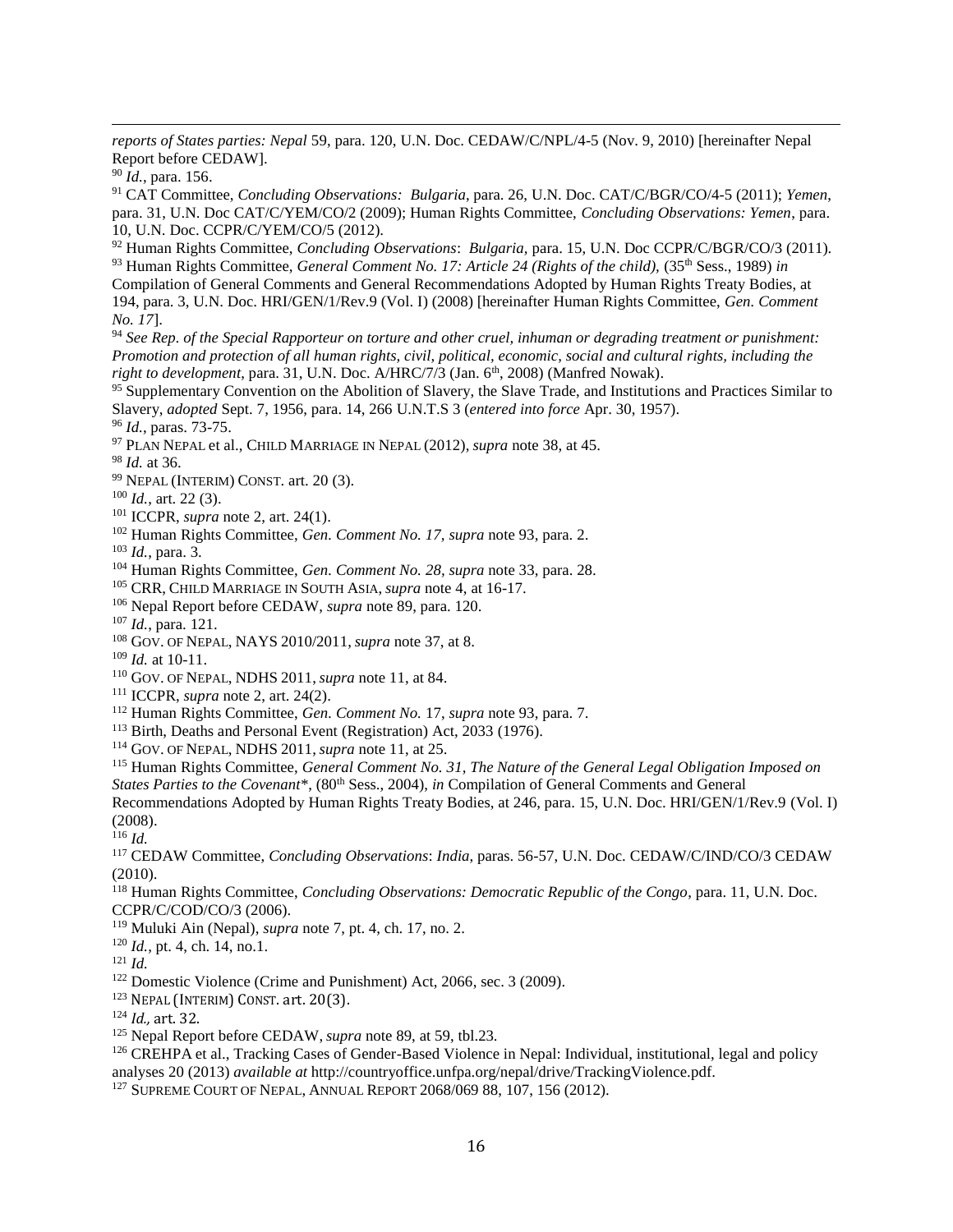<sup>128</sup>FORUM FOR WOMEN, LAW AND DEVELOPMENT (FWLD) AND UNITED NATIONS DEVELOPMENT FUND FOR WOMEN (UNIFEM), CHILD MARRIAGE: LEGAL RESPONSES 54-56 (2007) [hereinafter FWLD AND UNIFEM, CHILD MARRIAGE: LEGAL RESPONSES].

<sup>129</sup> *Id.* at 56-58.

l

<sup>130</sup> *See* Laxmi Maharjan, *Paradigm shift in early marriage,* May 13, 2013,

http://www.thehimalayantimes.com/fullNews.php?headline=Paradigm+shift+in+early+marriage&NewsID=376931 (*last accessed* Feb. 13, 2014); Rastriya Samachar Samati**,** *School dropout rate high due to early marriage*, July 1, 2013,

http://www.thehimalayantimes.com/fullNews.php?headline=School+dropout+rate+high+due+to+early+marriage& NewsID=382118 (*last accessed* Feb. 13, 2014); E-KANTIPUR, *UNICEF survey says ignorance of effects behind child marriage*, Sept. 6, 2013, http://www.ekantipur.com/2013/09/06/national/unicef-survey-says-ignorance-of-effectsbehind-child-marriage/377577.html (last accessed Feb. 13, 2013); HIMALAYAN NEWS SERVICE, *Child marriage rampant,* Dec. 29, 2013,

http://thehimalayantimes.com/fullNews.php?headline=Child+marriage+rampant+&NewsID=401280 (*last accessed* Feb. 13, 2014).

<sup>131</sup> Sapana Pradhan & Others v. Prime Minister & Council of Ministers & Others, decision no. 7659, N.K.P. 2063, Vol. 3 at 289 (2006).

<sup>132</sup> *Id.*, para. 19.

<sup>133</sup> *Id.*, para. 23.

<sup>134</sup> *Id.*

<sup>135</sup> *Id.*, para. 24.

<sup>136</sup> Rama Panta Kharel & Others v. Government of Nepal, Writ no. WS-128/2063 B.S. (2007) *in* CRR, FWLD AND NWC, A COMPILATION OF SUPREME COURT DECISIONS ON REPRODUCTIVE RIGHTS at 69.

<sup>137</sup> Id., at 75.

<sup>138</sup> CEDAW Committee, *Concluding Observations: Nepal,* para. 11(a), U.N. Doc. CEDAW/C/NPL/CO/4-5 (2011).

<sup>139</sup> CRC Committee, *Concluding Observations: Nepal*, para. 28, U.N. Doc. CRC/C/OPSC/NPL/CO/1 (2012).

<sup>140</sup> GOV. OF NEPAL, NDHS 2011, *supra* note 11, at 236.

<sup>141</sup> *Id.* at 238.

<sup>142</sup> GOVERNMENT OF NEPAL, OFFICE OF THE PRIME MINISTER AND COUNCIL OF MINISTERS, A STUDY ON GENDER-BASED VIOLENCE CONDUCTED IN RURAL DISTRICTS IN NEPAL 60 (2012) *available at* 

http://asiafoundation.org/resources/pdfs/OPMCMGECUGBVResearchFinal.pdf.

<sup>143</sup> *Id.*, at 68.

<sup>144</sup> *Id.*

<sup>145</sup> GOV. OF NEPAL, NDHS 2011, *supra* note 11, at 250.

<sup>146</sup> *Id.*

<sup>147</sup> Muluki Ain (Nepal), *supra* note 7, pt. 4, ch. 14, no. 3, "… [t]he person committing rape shall be liable to punishment of imprisonment as follows: In case of a girl child below the age of ten years, from ten years to fifteen years..1, In case of a girl child of or above the age of ten years but less than the age of fourteen years, from eight to twelve years . 2, In case of a girl child of or above the age of fourteen years but less than the age of sixteen years, from six to ten years -3, In case of a woman of or above the age of sixteen years but below the age of twenty years, from five to eight years  $-4$ , In case of a woman of twenty years or above, from five to seven years  $-5$ , Notwithstanding anything contained elsewhere in this No., in case a husband rapes his wife, from three months to

six months  $-6$ ."

<sup>148</sup> *Id.*, pt. 4, ch. 14, no. 3(1-5).

<sup>149</sup> *Id.*, pt. 4, ch. 14, no. 3(6).

<sup>150</sup> Human Rights Committee, *Second periodic report of State parties: Nepal* (2012), *supra* note 24, para. 178.

<sup>151</sup> GOV. OF NEPAL, NDHS 2011, *supra* note 11, at 239.

<sup>152</sup> Muluki Ain (Nepal), *supra* note 7, part 4, ch. 17, no.2 (9). "…in case the marriage has been contracted before the man or woman has attained the age of 18 years and no offspring is born to them, the man or women who has so got married before his or her age of 18 years may, if he or she does not accept the marriage after attaining the age of 18 years, such marriage can be declared void."

<sup>153</sup> CRR, CHILD MARRIAGE IN SOUTH ASIA, *supra* note 4, at 13.

<sup>154</sup> State Cases Act, 2046, Annex 1 (1992).